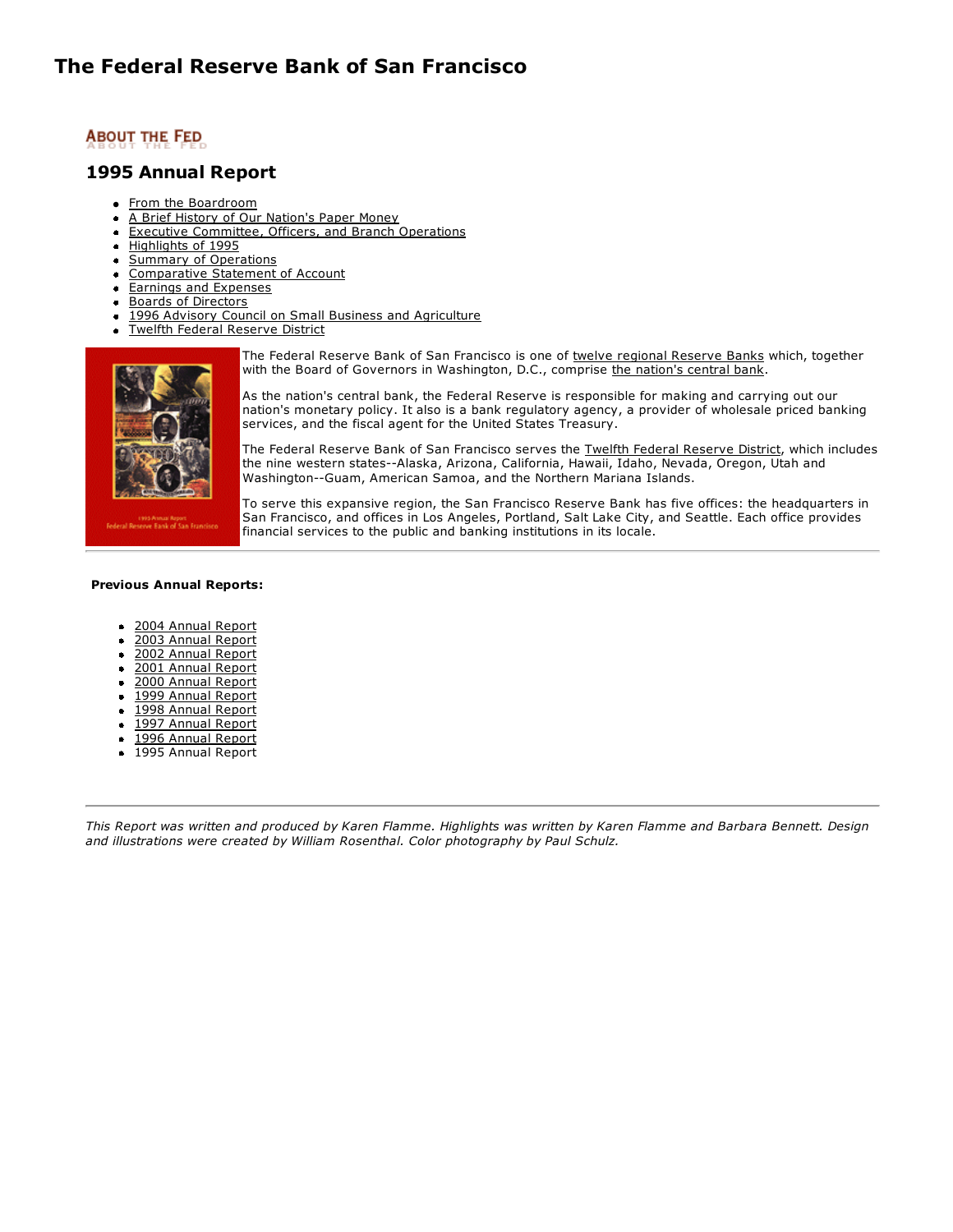### **ABOUT THE FED**

### **1995 Annual Report: From the Boardroom**



*[From left, James A. Vohs, Deputy Chairman; Patrick K. Barron, First Vice President; Robert T. Parry,](http://www.frbsf.org/federalreserve/people/officers/parry.html) President; and Judith M. Runstad, Chairman.*

This Annual Report traces the history of U.S. currency, drawing its photos and graphics from our Bank's collection of currency, which dates from the Civil War era. Our Bank is fortunate to have such a collection, and in 1996, we will install a permanent historical exhibit in the lobby of our San Francisco headquarters to display many extremely rare and interesting notes.

The history of U.S. currency is a timely topic for this Report as the Reserve Banks begin supplying financial institutions with the [newly designed Series 1996 Federal Reserve notes.](http://woodrow.mpls.frb.fed.us/money/newcurr/newcurr.html) This is the first major design change in U.S. currency since 1928. Prior to that time, as this Report shows, bills were redesigned frequently, often to commemorate historic events, scientific advances, and national figures.

With the introduction of the Series 1996 notes by the [U.S. Treasury](http://www.ustreas.gov/), the United States will continue to honor the older series notes at full face value. However, as these older notes are returned to Reserve Banks during the normal course of business, we will replace them with the new series notes.

In establishing the [Federal Reserve System](http://www.federalreserve.gov/pubs/frseries/frseri.htm) in 1913, Congress sought to accommodate fluctuations in the demand for cash by the public and the banking system. Distributing and replacing coin and currency is, in fact, one of the Reserve Bank's key responsibilities, and one that has grown dramatically. For example, the value of currency in circulation rose from \$31.2 billion in 1955 to more than \$416 billion in 1995.

When commercial banks and other depository institutions need to replenish their supply of currency and coin, they place an order with a Reserve Bank or Branch in their area, and the face value of that cash is charged to their accounts at the Federal Reserve. When the need for currency and coin declines, banks return excess cash to their local Reserve Bank, which in turn credits their accounts.

The Reserve Banks and the U.S. Treasury share responsibility for maintaining the quality of paper currency. Each day, millions of dollars deposited with Reserve Banks are carefully scrutinized. Currency in good condition is stored for later distribution. Worn or mutilated notes are removed from circulation and destroyed, and counterfeit notes are forwarded to the U.S. Secret Service.

[In addition to our role in supplying the nation's currency in circulation, the Reserve Banks play a key role in the formulation of](http://www.frbsf.org/publications/federalreserve/monetary/index.html) monetary policy. It is in this regard, in particular, that we would like to thank our Twelfth District directors for their invaluable counsel during 1995. Their independent assessment of economic and financial conditions throughout our nine western states is critical to the formulation of sound policy.

In addition, we send our sincere appreciation to those directors who completed their terms of service during 1995: on the San Francisco Head Office Board, Carl J. Schmitt (Chairman, University Bank & Trust Company, Palo Alto, CA) and E. Kay Stepp (Principal and Owner, Executive Solutions, Portland, OR); on the Los Angeles Branch Board, Steven R. Sensenbach (President and CEO, Vineyard National Bank, Rancho Cucamonga, CA); on the Salt Lake City Branch Board, Daniel R. Nelson (Chairman and CEO, West One Bancorp, Boise, ID); on the Seattle Branch Board, Emilie A. Adams (President and CEO, Better Business Bureau Foundation, Seattle, WA); and, on the Federal Advisory Council, Twelfth District Member Edward M. Carson (Chairman of the Board (Retired), First Interstate Bancorp, Los Angeles, CA).

(Signed) Judith M. Runstad, Chairman, and

(Signed) Robert T. Parry, President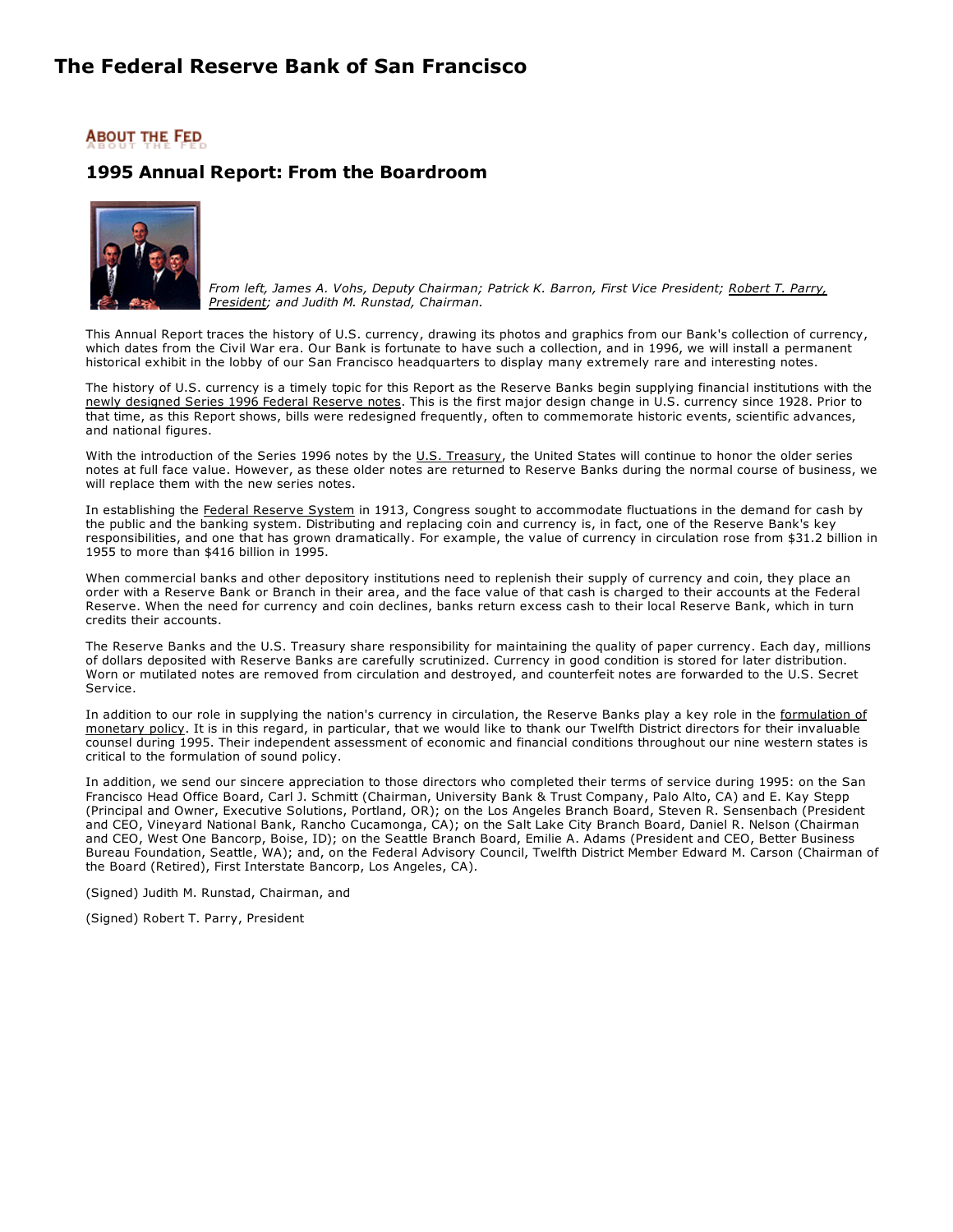### **1995 Annual Report: A Brief History of Our Nation's Paper Money**

- [Colonial and Continental Currency](http://www.frbsf.org/publications/federalreserve/annual/1995/history.html#A4)
- [Free Banking Era](http://www.frbsf.org/publications/federalreserve/annual/1995/history.html#A5)
- [Civil War](http://www.frbsf.org/publications/federalreserve/annual/1995/history.html#A6)
- [National Bank Act](http://www.frbsf.org/publications/federalreserve/annual/1995/history.html#A7)
- [Gold and Silver Certificates](http://www.frbsf.org/publications/federalreserve/annual/1995/history.html#A8)  $\bullet$
- [Federal Reserve System](http://www.frbsf.org/publications/federalreserve/annual/1995/history.html#A9)
- [A New Look For Currency](http://www.frbsf.org/publications/federalreserve/annual/1995/history.html#A10)  $\bullet$
- [The Future Of Currency](http://www.frbsf.org/publications/federalreserve/annual/1995/history.html#A11)  $\bullet$
- [Did You Know?](http://www.frbsf.org/publications/federalreserve/annual/1995/history.html#A13)
- *See also:*
	- o [The American Currency Exhibit](http://www.frbsf.org/currency/index.html)
	- o [Fun Facts About Money](http://www.moneyfactory.gov/newmoney/main.cfm/currency/history) Z

By Karen Flamme



In our society today, money's value is measured by what it can buy--its purchasing power--not by its material worth, but it hasn't always been so. American currency has spanned centuries of evolution and numerous transfigurations to reach the size and shape that we carry in our wallets today. It has been an evolutionary process which often came about in times of crisis--like the Civil War or Great Depression--or to respond to demand as society struggled to put into place a monetary system that would function smoothly and inspire confidence. This development process is ongoing and continues even now as redesigned

[currency is issued in 1996. But the legacy of the process is a rich heritage of United States currency that gives us a fasc](http://woodrow.mpls.frb.fed.us/money/newcurr/newcurr.html)inating, colorful, and reflective glimpse into the growth of our nation.

The Federal Reserve Bank has a special interest in this subject. As part of our role as the [government's central bank](http://www.frbsf.org/publications/federalreserve/fedinbrief/central.html) we are responsible for putting currency, as well as coin, into circulation. Indeed, the warehousing, shipping, processing, and handling of currency are major functions of the regional Reserve banks.

#### **Colonial and Continental Currency**



*Extremely rare series of 1880 note with Lyons-Roberts signatures and a small red scalloped seal. The head is of DeWitt Clinton, Governor of New York, Mayor of New York City, U.S. Senator. Seated figure is Christopher Columbus.*

The Massachusetts Bay Colony issued the first paper money in the colonies in 1690. Other colonies soon followed suit to meet the high demand for money fueled by trade between the colonies and the scarcity of coin (which was the common form of money up to this date). Some of this early money was readily accepted, but some was not redeemed in gold or silver as promised and thus depreciated rapidly. These currencies, however, set a precedent for the first national currency which was issued during the War for Independence.

To finance the Revolutionary War, the Continental Congress in 1775 authorized the limited issuance of paper currency. These notes, called Continentals, were denominated in dollars and backed by the "anticipation" of future tax revenues, with no backing in silver or gold. They could be redeemed only upon the independence of the colonies.

Continentals were an interesting expression of the new nation's sovereignty, as they did not feature pictures of the crown or King of England. In fact, some were printed from plates engraved by Paul Revere to read "The United Colonies" and bore pictures of colonial minutemen.

Without solid backing and with rising inflation, the Continentals soon became worthless, thus the expression "not worth a Continental." Or, as George Washington put it, "A wagonload of currency will hardly purchase a wagonload of provisions."

In 1777 after the Declaration of Independence was signed, the first notes bearing the words "The United States" were issued and signed by well-known revolutionary figures to give them credibility.

The remnant of this experience was a deep distrust of paper money which was not issued again by the federal authorities until the Civil War when the Federal government first issued paper money. The Continental was significant, however, in that it marked the first time that the worth of U.S. currency lay in its purchasing power and not in its intrinsic value.

#### **Free Banking Era**

In 1791 the Bank of the United States received a charter to operate until 1811, followed by the Second Bank of the United States from 1816 to 1836. These two banks, chartered by Congress rather than a state, performed several central bank functions. Although privately owned, they were authorized to issue paper bank notes and serve as the fiscal agent of the government. Both banks, however, were unpopular with those wanting easy credit--primarily the western, agrarian interests--and in 1832 Andrew Jackson vetoed the recharter of the Second Bank.

Thus followed the "Free Banking Era"--a quarter century in which American banking was a hodgepodge of state-chartered banks with no federal regulation or uniformity in operating laws.



*First Charter Original series note with Allison-Spinner signatures and a small red seal with rays. This was one of the most popular Gold*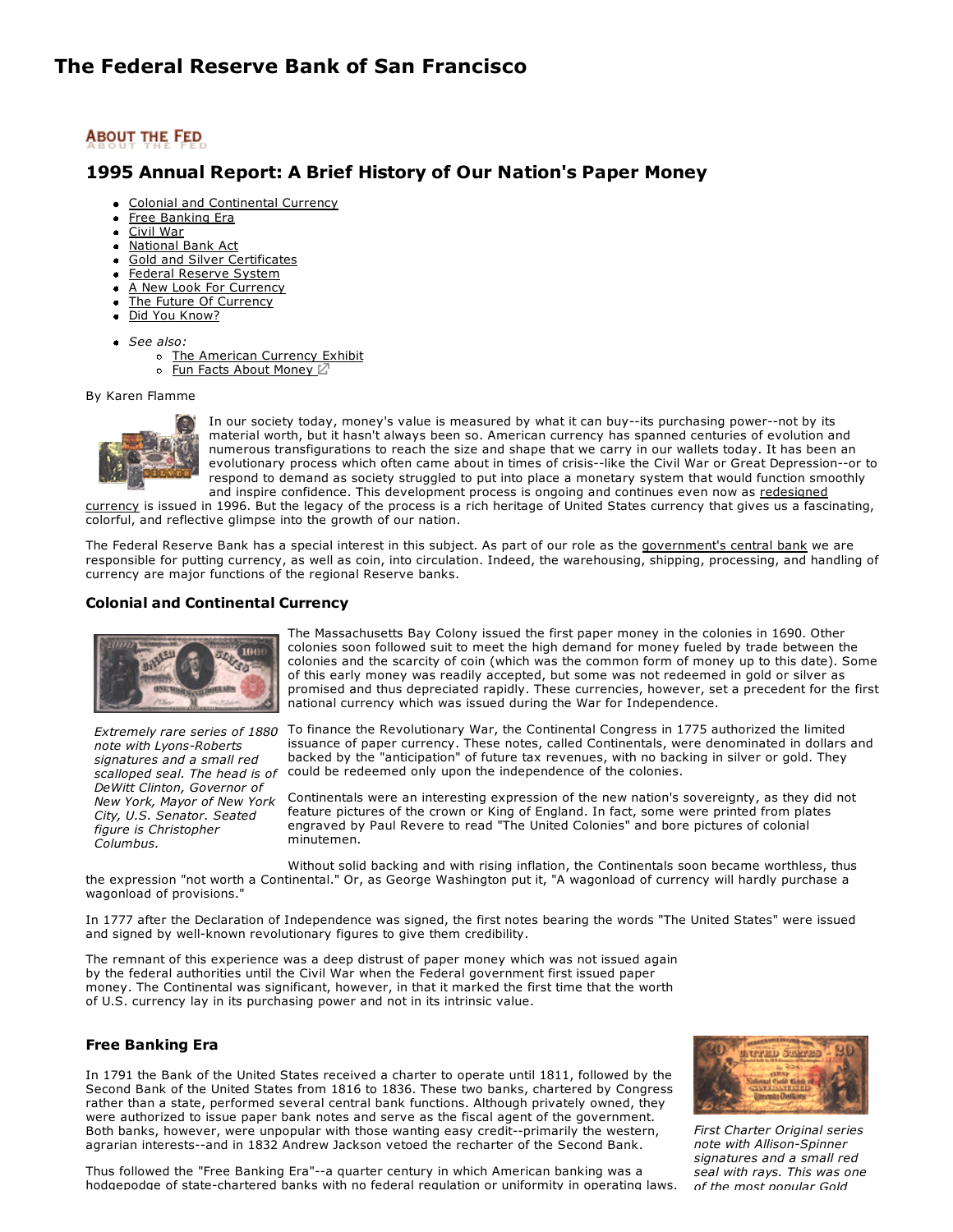*of the most popular Gold Bank notes issued in California in the 1870s.* hodgepodge of statechartered banks with no federal regulation or uniformity in operating laws. State Bank notes of various sizes, shapes, and designs were in circulation. Some of them were relatively safe and exchanged for par value and others were relatively worthless as speculators and counterfeiters flourished. By 1860, an estimated 8,000 different state banks were circulating "wildcat" or "broken" bank notes in denominations from ½ cent to \$20,000. The nickname "wildcat" referred to banks in mountainous and other remote regions that were said to be more accessible to wildcats than customers, making it difficult for people to redeem these notes. The "broken" bank notes took their name from the frequency with which some of the banks failed, or went broke.

#### **Civil War**



*This is a rare gold certificate, payable in gold coin, with the head of Abraham Lincoln.*

Once again the need to finance a war provided the impetus for a change in the monetary system. In 1861, to finance the Civil War, Congress authorized Demand Notes--the first issue of paper money by the government since the Continentals. These Notes were printed in \$5, \$10, and \$20 denominations, redeemable in coins on demand, and green in color--hence the name "greenbacks." A total of about \$10 million was issued, a relatively small series. These notes, and all paper money issued since 1861, are still valid and redeemable in current cash at face value. While most early money is now in the hands of collectors or museums, it is important to note the record of currency stability which this represents.

In 1862, Congress discontinued issuing Demand Notes and issued Legal Tender Notes, also known as United States Notes. These new notes--issued in denominations from  $$1$  to  $$1,000$ 

(later \$5,000 and \$10,000)--were the first national currency used as legal tender for most public and private debts. The design of these notes incorporated a Treasury seal, fine-line engraving, intricate geometric lathe work patterns, and later incorporated various forms of distinctive cotton and linen papers with embedded red and blue fibers. Confidence in the notes waned somewhat when the Treasury stopped redeeming them in coins during the Civil War to save gold and silver. However, redemption resumed in 1879 following the war.

Coin hoarding and the need to use metals for war purposes created a shortage of coin during the Civil War and led to the circulation of small change substitutes. In some cases these included tickets, bills, and even postage stamps. From 1862 to 1876 the government issued more than \$368 million in Fractional Currency in three-to fifty-cent denominations. These "paper coins," which were much smaller in size than our present currency, were nicknamed "shinplasters," as the hardships of war often forced troops to line their worn-out boots with them. These fractional notes are still redeemable today.

Between 1861 and 1865 Confederate currency was being issued to millions of Southerners, gambling that a Confederate victory would ensure the currency would be redeemable. In an effort to debase this currency, the North printed counterfeit Confederate money and circulated it in the south. Inflation was soon rampant in both the north and south, but far worse in the Confederacy. As the end of the war neared, Confederate citizens completely lost confidence in their currency and came to rely on barter or black-market greenbacks. In some cases Confederate soldiers were even paid in Northern greenbacks. By the end of the war, Confederate notes were totally worthless.

#### **National Bank Act**

President Abraham Lincoln, urged by the Secretary of the Treasury, convinced Congress to pass the [National](http://www.occ.treas.gov/when.htm) Banking Act in 1863 which established a national banking system and a uniform national currency to be issued by the new "national banks." The banks were required to purchase U.S. government securities as backing for their National Bank Notes. In 1865 a 10 percent tax was levied on State Bank notes eliminating the profit in issuing them and basically taxing them out of existence.

Although United States Notes were still widely accepted as a medium of exchange, most paper currency circulating between the Civil War and World War I consisted of National Bank Notes. They were issued from 1863 through 1932. From 1863 to 1877 National Bank Notes were printed by private bank note companies under contract to the Federal government. The Federal government took over printing them in 1877.

#### **Gold and Silver Certificates**



*Issued from 1919 to 1921, only in Ohio and Louisiana. At the left is Washington crossing the Delaware. At the right is Washington at prayer. This is one of four known specimens.*



*Pictured above is an extremely rare silver certificate, series of 1878, payable at New York. The head is of James Monroe.*

The economy was in turmoil in the late 19th century. The government, in a move to increase its reserve of precious metals, offered certificates in exchange for deposits of silver and gold.

Gold certificates, colorful and vivid, were first issued in 1863 and put into general circulation in 1882. They are among the most attractive of all currency issues, with the reverse a brilliant golden orange, symbolic of the gold coin they represent. In 1933, when the country faced a severe depression and a banking crisis, the public began to demand gold.

Runs developed on both Federal Reserve Banks (which had been established under the Federal Reserve Act in 1913) and commercial banks. In order to deal with this crisis, only Federal Reserve Banks were permitted to hold gold. In 1934, Federal Reserve Banks were required to turn over all gold coin, bullion, and certificates to the U.S. Treasury in return for a new type of gold certificate. These were never put into circulation and the last ones were printed in January 1935. In 1964, private citizens could once again hold gold certificates issued before January 30, 1934, but they could no longer be redeemed in gold. This changed in 1974, and private U.S. citizens could once again hold gold legally.

Silver certificates were first issued in exchange for silver dollars in 1878. They offered many varieties of design and subject matter including inventors, military heroes, a Sioux Indian, and the famous Educational series of 1896. An 1886 \$1 silver certificate is also the only piece of U.S. paper currency to bear the portrait of a woman--Martha Washington.

For many years silver certificates were the major type of currency in circulation. However, in the early 1960s when the price of silver jumped to over \$1.29 an ounce it was evident that further increases would make it profitable for holders of silver coins to sell them in the open market. To avert this crisis, Congress eliminated silver certificates in 1963, and empowered the Federal Reserve to issue \$1 and \$2 Federal Reserve Notes for the first time.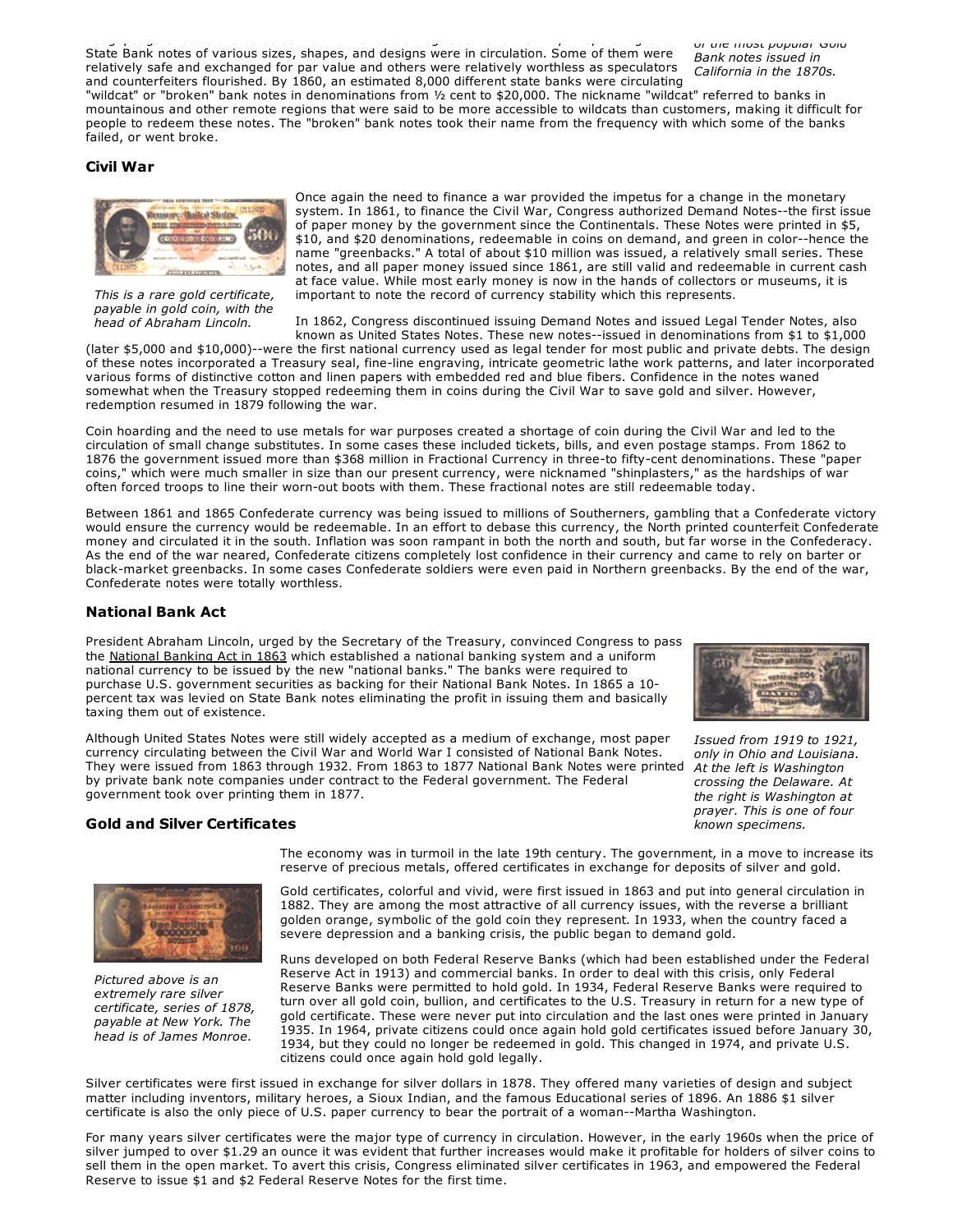#### **Federal Reserve System**

In 1913 a major change in paper currency occurred with the passage of the Federal Reserve Act aimed at resolving some long-standing money and banking problems which had led to bank failures, business bankruptcies, and general economic contractions. The Act created the Federal Reserve System as the nation's central bank to regulate the flow of money and credit for economic stability and growth. In 1914, Federal Reserve Notes, which comprise more than 99 percent of today's paper money, were issued by Federal Reserve Banks as direct obligations of the Federal Reserve System.They replaced National Bank Notes as the dominant form of paper money.

Federal Reserve Notes were issued in denominations ranging from \$1 to \$10,000. The \$100 note has been the largest denomination printed since 1946, and in 1969 all notes greater than \$100 were retired because of declining demand.

The design of Federal Reserve Notes has changed little over the years. In 1929, the size of the notes was reduced; in 1955, the inscription "In God We Trust" was added; and in 1966, the Latin wording on the Treasury seal was replaced by an English translation. In 1929, it was also decided that all currency would have a portrait on the front, and denominations under \$100 would have buildings or monuments on the back. Higher denominations had the denomination on the back.



*This is an extremely rare note known as a "Grand Watermelon" note because of the shape of the zeroes. It was redeemable in coin, and it has Rosecrans-Huston signatures and a large brown seal. The head is of General George Gordon Meade, commander of the Union troops at the battle of Gettysburg.*



*This bill is a series of 1918 Blue Seal note with BurkeGlass signatures and a small blue scalloped seal. The front shows the head of Salmon P. Chase. The reverse design is the embarkation of the Pilgrims.*

#### **A New Look for Currency**

In 1990 a new series of notes was introduced to improve security and stay ahead of counterfeiters and advances in technology which make it easier to reproduce currency. These notes include microprinting and an embedded security strip.

A more complete [redesign](http://www.moneyfactory.gov/newmoney/main.cfm/currency/aboutNotes) is being introduced starting with the issue of new \$100 bills early in 1996 and will continue as new designs for the lower denominations are introduced at intervals of about a year. The most noticeable changes in the \$100 bill are that the portrait of Benjamin Franklin is larger and off center and the borders are simplified. This creates more space to incorporate a watermark in the paper to the right of the portrait depicting the same historical figure as the portrait.

Other new or modified features include the use of a unique security thread which glows red when exposed to ultraviolet light, color-shifting ink, microprinting, and fine-line printing. A universal Federal Reserve seal appears on the new note, rather than

an individual seal for each Reserve Bank. This is expected to create some efficiencies in production ad inventory. The Federal Reserve District letter ("L," in the case of San Francisco) is being retained, however, and will be included in the serial number.

#### **The Future of Currency**

Despite predictions of a "cashless society" relying on electronic payments, the public demand for currency continues to grow. Debit cards used for purchases and transaction records could greatly reduce the need for cash, but paper currency still has the advantage of privacy.



#### **Did You Know?**

- During much of the 17th and 18th centuries, the Spanish Dollar coin served as the unofficial national currency of the American colonies. To make change the dollar was actually cut into eight pieces or "bits." Thus came the terms "pieces of eight" from these early times and "two bits" from our time.
- More than half of a dollar bill is considered legal tender, and only the front of a dollar bill is valuable. If you could separate the front of a bill from the back, only the front half would be considered "money."
- In 1955 a law was passed that all new designs for coin and currency would bear the inscription "In God We Trust." Those words had first appeared on a U.S. coin--the two-cent piece--in 1864.
- $\bullet$  Until 1929 currency measured 7.42 x 3.13 inches. Since then it has remained at its present size of 6.14 x 2.61 inches--an easier size to handle and store. Since that size requires less paper, it is also less expensive to produce.
- By 1865 approximately one-third of all circulating currency was counterfeit, and the Department of the Treasury established the United States Secret Service in an effort to control counterfeiting.

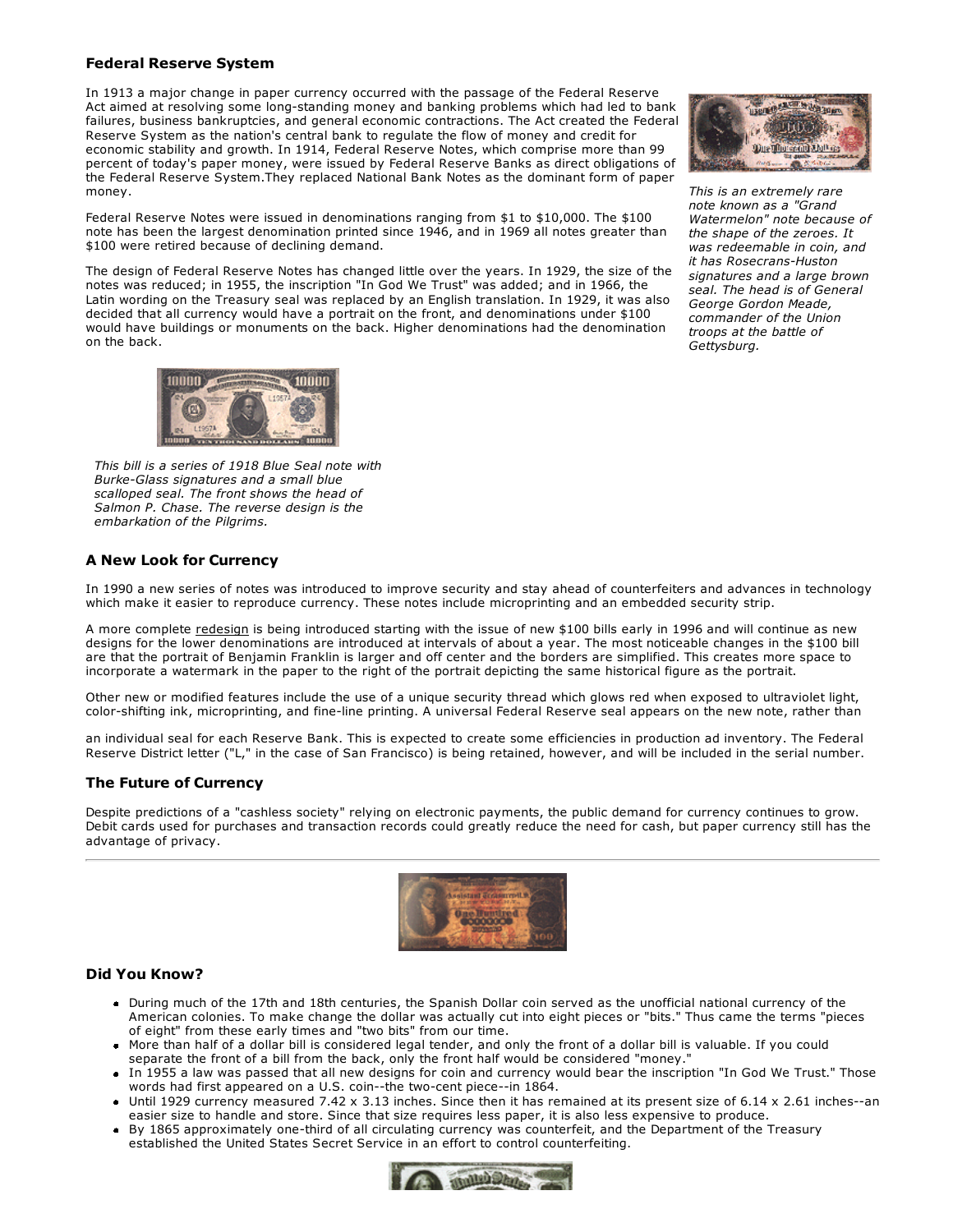

The lobby of the headquarters building in San Francisco will soon house one of the preeminent exhibitions of historical United State currency in existence. This Bank's collection is outstanding in terms of the diversity of notes and rarely seen denominations and series, long forgotten by the public. It contains more than 1,700 individual notes and is considered by numismatists to be irreplaceable.

Many pieces in the collection date from the 1880s, with the oldest being an 1862 \$10 Legal Tender note bearing the signatures of Treasury officials Chittenden and Spinner. The most valuable item in the collection is one of only two known, remaining \$10,000 gold certificates printed in 1882, signed by Treasury officials Teehee and Burke and marked with a small red seal. It is valued at over \$200,000 by numismatists. Another item, a series 1890 Treasury/Coin \$1,000 note, with Rosecrans and Nebeker signatures and a small red seal, is one of only two known existing bills and is valued at \$150,000. Several items in the collection are the only remaining notes of their type in existence.

This collection, interestingly enough, was rediscovered in the vaults below the Federal Reserve Bank of San Francisco in 1992. Long forgotten in the Bank's day-to-day operations, the currency had remained sequestered in a padlocked, steel currency cart for more than 40 years. It was when one of the nation's foremost experts on U.S. historical currency learned of the Bank's collection and asked to view it that the rediscovery process began.

It is believed that at least parts of the collection were sent to the Bank long ago from the Treasury department as historical currency specimens. Other pieces were acquired during the 1950s when the Bank exchanged duplicate pieces in an effort to increase the collection and create a display--a project which never materialized at that time.

The new exhibition is an addition to the existing "[World of Economics"](http://www.frbsf.org/federalreserve/visit/exhibit.html) and will be of interest to the general public and educators as well as numismatists. It is designed to integrate both the economic and chronological history of the United States.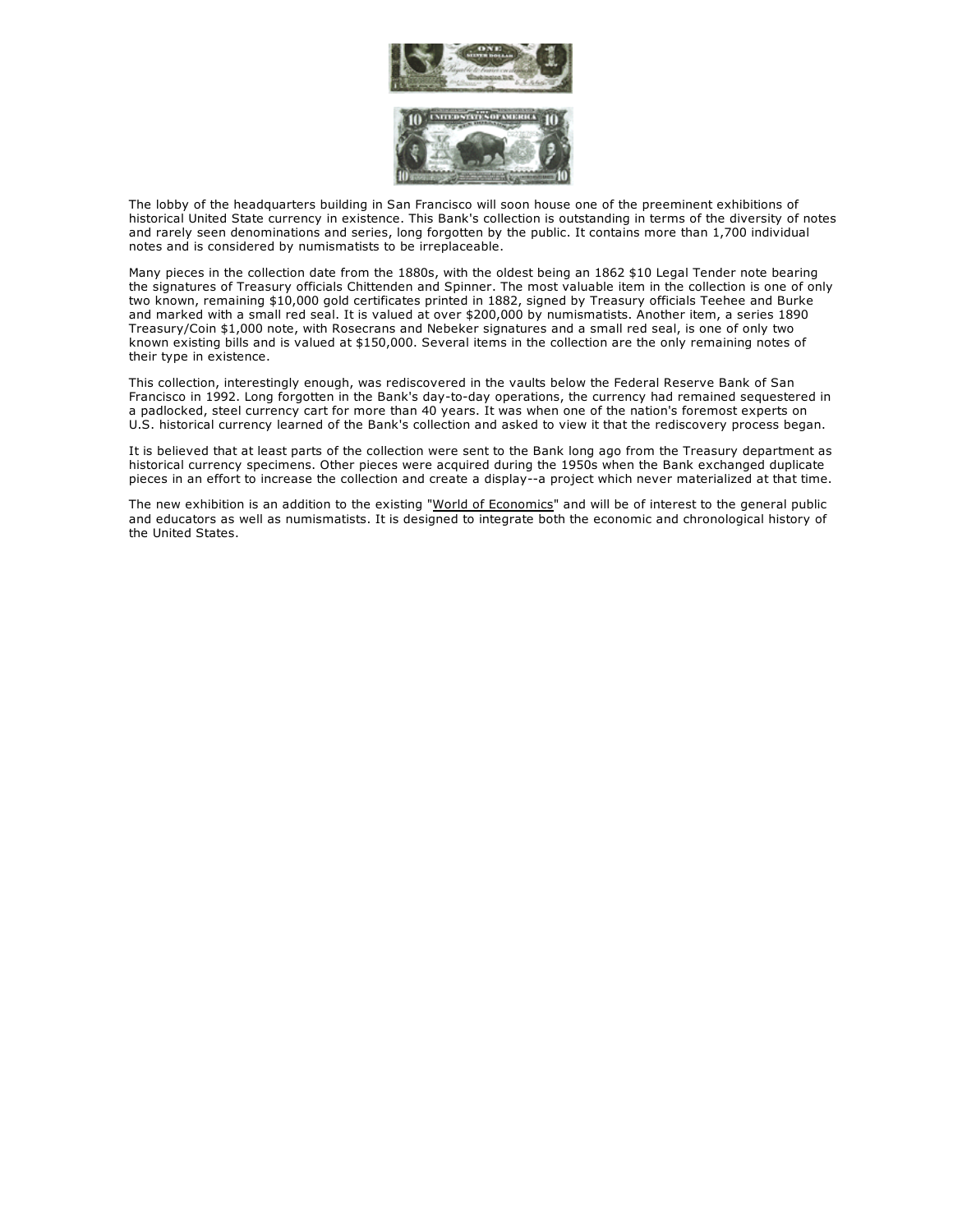### **ABOUT THE FED**

### **1995 Annual Report: Executive Committee, Officers, and Branch Operations**

- **Executive [Committee](http://www.frbsf.org/publications/federalreserve/annual/1995/officers.html#exec)**
- **Bank [Officers](http://www.frbsf.org/publications/federalreserve/annual/1995/officers.html#A16)**
- Branch [Officers](http://www.frbsf.org/publications/federalreserve/annual/1995/officers.html#A18)
- Los Angeles Branch
- Northern Region
- Portland Branch
- Salt Lake City Branch
- Seattle Branch

**Branch [Operations](http://www.frbsf.org/publications/federalreserve/annual/1995/officers.html#branchops)** 

#### **Executive Committee (As of December 31, 1995)**



*From left, Elizabeth K. Christensen, Senior Vice President; Patrick K. Barron, First Vice President and Chief Operating Officer (seated); Gordon R. G. Werkema, Senior Vice President; John F. Moore, Executive Vice President; Jack H. Beebe, Senior Vice President and Director of Research; Robert T. Parry, President and Chief Executive Officer (seated); and Terry S. Schwakopf, Senior Vice President.*

#### **Bank Officers (As of December 31, 1995)**

Robert T. Parry President and Chief Executive Officer Patrick K. Barron First Vice President and Chief Operating Officer Jack H. Beebe Senior Vice President and Director Elizabeth K. Christensen Senior Vice President Sara K. Garrison Senior Vice President Michael J. Murray Senior Vice President Terry S. Schwakopf Senior Vice President Laurence Washtien Senior Vice President S. Jean Hinrichs General Auditor Robert D. Mulford Vice President and General Counsel Elizabeth R. Masten Vice President and Secretary of the Board C. Kenneth Arnold Vice President Barbara J. Contini Vice President Robert L. Fienberg Vice President and Director Frederick T. Furlong Vice President William K. Ginter Vice President Reuven Glick Vice President John P. Judd Vice President and Associate Director

Douglas R. Shaw Vice President and Counsel W. Gordon Smith Vice President and Director D. Kerry Webb Vice President Sallie H. Weissinger Vice President Patricia A. Welch Vice President James M. Barnes Director Kenneth R. Binning Director Harold H. Blum Director Nancy Emerson Director Eliot E. Giuili Director Donald R. Lieb Director John Y. C. Lin Director Susan G. Porterfield Director Wayne L. Rickards Director Kenneth M. Kinoshita Associate General Counsel Paige Birdsall Assistant Vice President Sylvia A. Cunningham Assistant Vice President Gail A. Garvey Accictant Vire Precident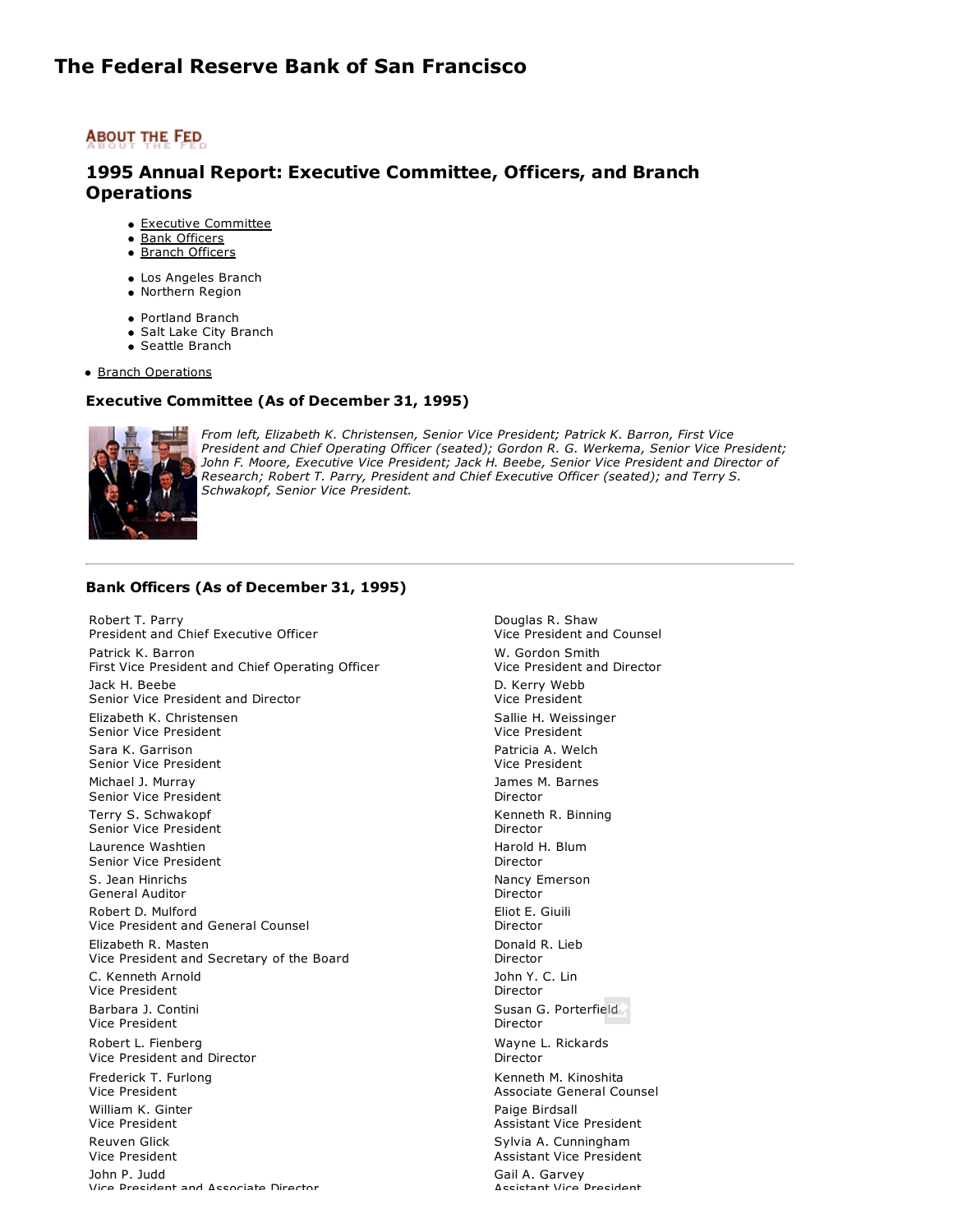Ronald E. Mitchell, Jr. Vice President Todd Glissman Assistant Vice President John S. Hsiao Assistant Vice President Peter K. C. Hsieh Assistant Vice President Deborah S. Jackson-Duke Assistant Vice President Ellsworth E. Lund, Jr. Assistant Vice President Elizabeth M O'Shea Assistant Vice President Philip M. Ryan Assistant Vice President W. Starr Seegmiller Assistant Vice President Susan A. Sutherland Assistant Vice President James J. Tenge Assistant Vice President Thomas R. Thaanum Assistant Vice President David M. Vandre Assistant Vice President David W. Walker Examining Officer Kelly K. Walsh Assistant Vice President

Vice President and Associate Director Assistant Vice President Elaine Geller Assistant Vice President Beatrice K. Ashburn Audit Officer Beverley-Ann Hawkins Automation Officer Michael E. Johnson Applications Officer Lelia M. Jones Assistant Vice President Craig B. Knudsen Financial Planning & Control Officer Mark Levonian Research Officer Bonnie Martina Examining Officer Brian Motley Research Officer Gary P. Palmer Financial Analysis Officer Glenn D. Rudebusch Research Officer Virginia N. Salinas Audit Officer Bharat Trehan Research Officer Elizabeth L. Wood Systems Officer

#### **Branch Officers (As of December 31, 1995)**

#### **Los Angeles Branch Northern Region**

John F. Moore Executive Vice President Sean J. Rodriguez Vice President

Nancy Olmstead Director Darcy J. Coulter Assistant Vice President Robert C. Johnson Assistant Vice President Rachel A. Romero Assistant Vice President Lisa Moraes

Mary Rector Administrative Officer

Roger W. Replogle Business Development and Electronic Product Support Officer

Dale L. Vaughan Examining Officer

Gordon Werkema Senior Vice President

#### **Portland Branch**

Raymond H. Laurence Vice President Mary E. Lee Assistant Vice President Robert D. Long Assistant Vice President Robin A. Rockwood Assistant Vice President

#### Operations Officer **Salt Lake City Branch**

Andrea P. Wolcott Vice President Jed W. Bodily Assistant Vice President Gerald R. Dalling Assistant Vice President Thomas P. McGrath Assistant Vice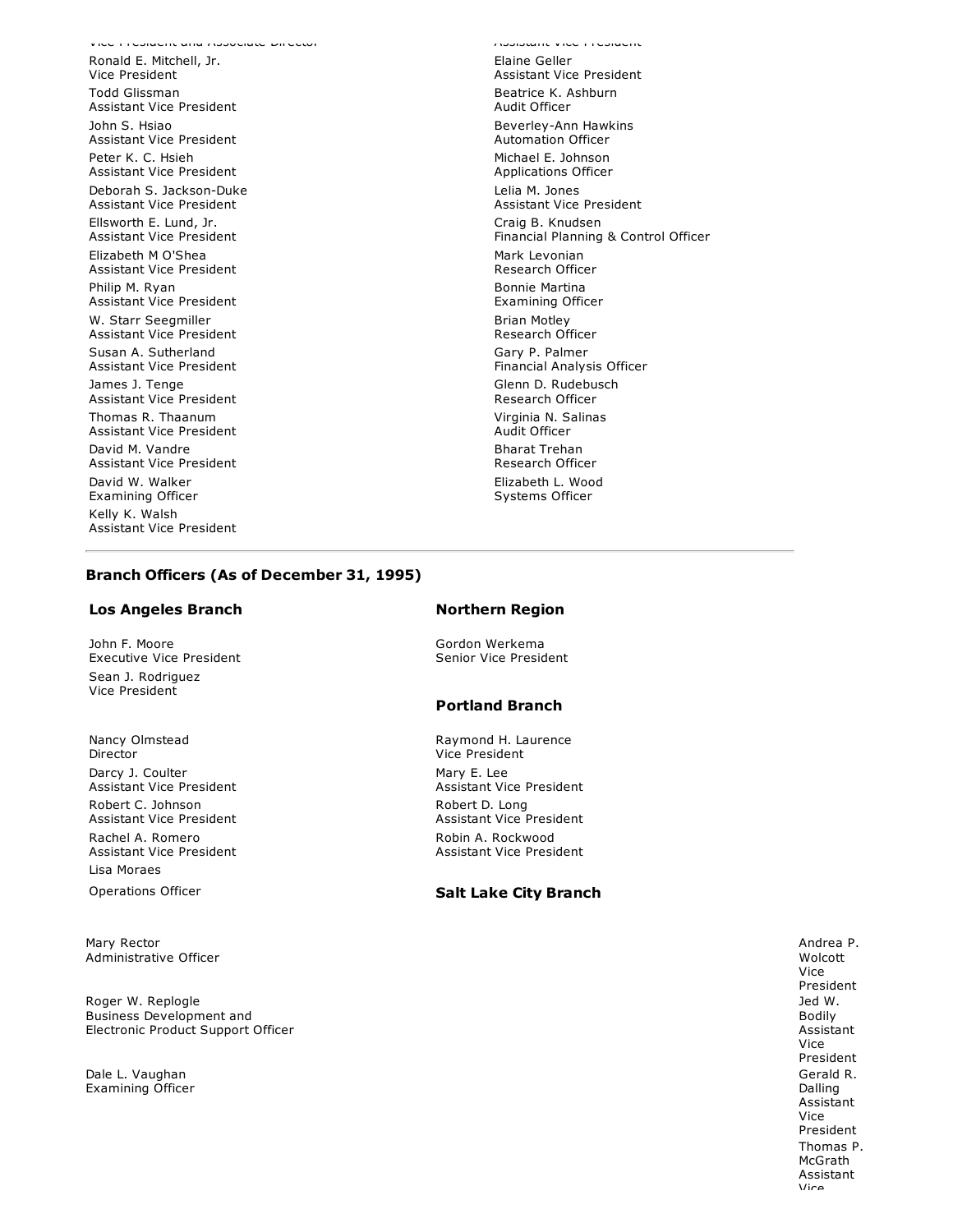Vice President Richard B. Hornsby **Business** Development Officer

#### **Seattle Branch**

Gale P. Ansell Assistant Vice President Jimmy F. Kamada Assistant Vice President (temporarily assigned to San Francisco) Kenneth L. Peterson Assistant Vice President Michael J. Stan Check Product Officer

#### **Branch Operations (As of December 31, 1995)**



*From left, Gordon R. G. Werkema, Senior Vice President, Northern Region; Raymond H. Laurence, Vice President, Portland; John F. Moore, Executive Vice President, Los Angeles; and Andrea P. Wolcott, Vice President, Salt Lake City.*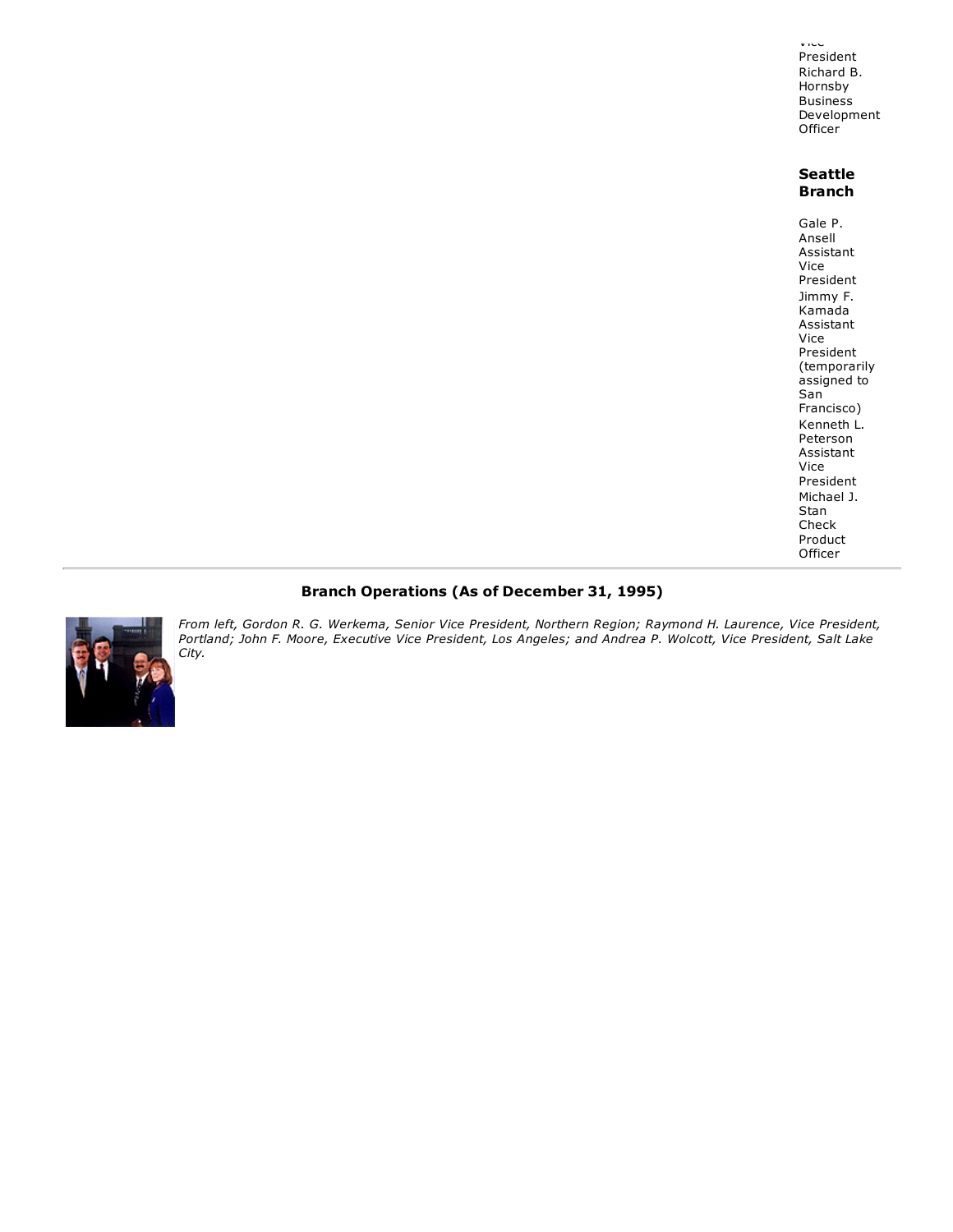### **1995 Annual Report: Highlights of 1995**

- **Check [Services](http://www.frbsf.org/publications/federalreserve/annual/1995/highlts.html#A21)**
- Electronic [Payments](http://www.frbsf.org/publications/federalreserve/annual/1995/highlts.html#A22) and Fiscal Agency  $\bullet$
- Cash [Services](http://www.frbsf.org/publications/federalreserve/annual/1995/highlts.html#A23)
- System Support [Function](http://www.frbsf.org/publications/federalreserve/annual/1995/highlts.html#A24) Office
- [Economic](http://www.frbsf.org/publications/federalreserve/annual/1995/highlts.html#A25) Research
- **Banking [Supervision](http://www.frbsf.org/publications/federalreserve/annual/1995/highlts.html#A26) and Regulation** Credit, [Compliance,](http://www.frbsf.org/publications/federalreserve/annual/1995/highlts.html#A27) and Community Affairs
- 

Building upon its growing reputation for excellence in operations, outstanding service to customers, and effectiveness in the oversight of financial institutions, the Federal Reserve Bank of San Francisco took on major new leadership responsibilities in 1995. In particular, the District played a key role in the Federal Reserve System's efforts to integrate its financial services activities on a more national basis.

Faced with continuing consolidation and restructuring of the financial services industry, as well as the push toward interstate branch banking, the System reorganized its financial services management structure along major product lines early in the year, awarding the Twelfth District responsibility for System-wide support functions, including accounting, automation, and customer electronic access. The District also played a major role in shaping the System's response to changing customer and constituent needs in the retail payments, wholesale payments, and fiscal services product areas, as well as in the areas of banking supervision and community affairs.

To meet these leadership challenges and provide for a more flexible organization, the District reorganized its management structure early in the year, replacing the former Management Committee with a new policy-making framework that comprises seven key committees: Executive; District Steering; Operations; Information Management; Personnel; Capital Budget and Building; and Loan. This new structure is designed to:

- ensure in-depth review of strategic issues;
- provide for greater involvement on the part of those with direct knowledge of the issues; and
- promote increased information-sharing and team building among Bank management.

This new structure will optimize resources in fulfilling the District's leadership responsibilities and achieving continuing gains in productivity, cost control, and customer responsiveness.

#### **Check Services**



The Twelfth District's leadership was evident in a number of initiatives in 1995. In addition to leading the development of a System-wide strategy for implementation of digital image technology and image-based check services, the District lent expertise to a variety of projects aimed at enhancing the efficiency and quality of check services nationwide.

While making significant contributions to Federal Reserve System efforts, the District implemented a variety of products to appeal to new customers, and operational initiatives that resulted in continued improvement in productivity and unit costs. These efforts enabled the District to end the year in a positive cost recovery position.

#### **Electronic Payments and Fiscal Agency**

The District's Automated Clearing House (ACH) continued a trend of outstanding cost recovery, productivity, and unit cost management in 1995. Several new projects were initiated to improve operations and expand the scope of the ACH. A concerted effort to convert Reserve Bank payments to the ACH resulted in more than 50 percent of Twelfth District vendor payments being made through the ACH at the end of 1995, compared to 26 percent at the end of 1994. Another initiative gave customers the opportunity to receive ACH advices by FED-Mail rather than in paper form. At year-end, more than 190 customers were enjoying this efficiency, and more are converting each week.



To bring together expertise in the business of wholesale electronic payments, including securities and wire transfer, the District formed a new Wholesale Payments department, which parallels the new System-wide Wholesale Payments Product Office. Under the leadership of this new department, cost recovery exceeded targets, and funds transfer staff embarked on an ambitious key customer outreach program, visiting 20 large customers in three states to share expertise and expectations.

In the District's Fiscal Services function, steep increases in interest rates during the **first quarter dramatically increased the** demand for Treasury securities and resulted in a remarkably high volume of activity ... the Treasury Direct and Customer

Service units at all five offices.

#### **Cash Services**

In 1995, Cash Services made significant progress toward increasing currency processing capabilities, reducing unsorted backlogs, and enhancing controls. Seven new currency processing machines went into production in 1995, bringing the District total to 18, three-quarters of the total planned. Along with the new equipment have come significant increases in processing capability and the ability to support the new 1996 series \$100 note. Total daily processing increased nearly onefourth over 1994.

In the continuing effort to balance public policy interests with customer service, the District announced a revised Cash Service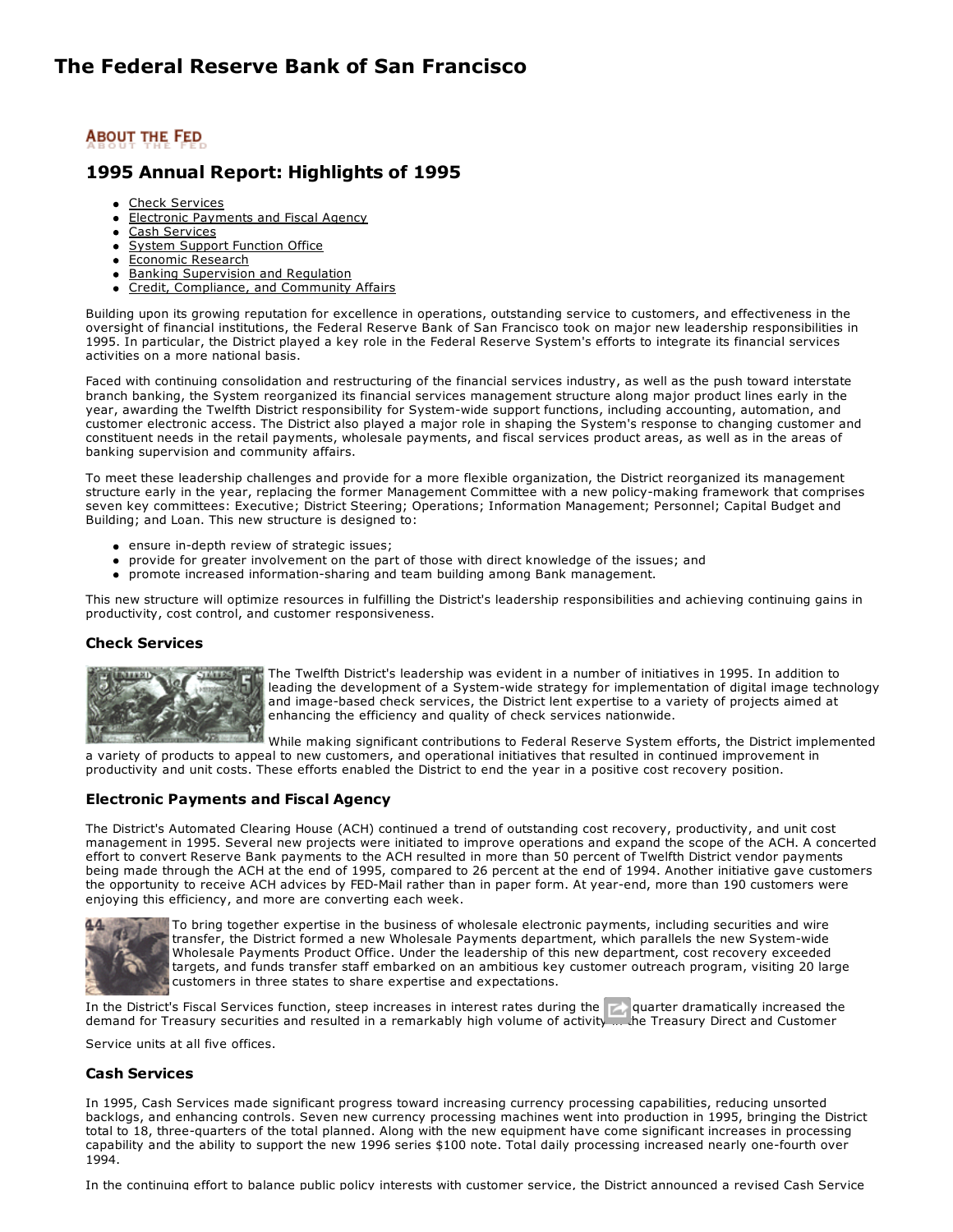In the continuing effort to balance public policy interests with customer service, the District announced a revised Cash Service Structure that offers depository institutions a basic level of free service, while providing additional service for a fee. Cash and Business Development staff worked in concert to solicit customer input in the development of the new structure, and to communicate these changes to customers. Bank staff also held seminars for over 1,500 customers to explain the 1996 series currency release and counterfeit detection methods.

The District also assumed major national leadership responsibilities in the cash area in 1995 by chairing the System's Advisory Group on Cash Services. The Advisory Group ensures regional needs and issues are factored into System policy-making in cash services.

#### **System Support Function Office**



Beginning in January 1995, the Support Function Office (SFO) assumed a broad range of new System-wide responsibilities. The office was structured into three major divisions dealing with accounting, automation, and customer electronic access. From this base, the SFO oversees seven central business administration functions and 18 applications which share resources throughout the Federal Reserve System.

A key accomplishment during the year was the successful migration of FED-Mail from pilot to full production status. FED-Mail uses electronic-mail technology to deliver low-security data to customers. By year end 1995, more than 1,100 customers were using the new information delivery vehicle on a daily basis.

#### **Economic Research**

Research focused during 1995 on a wide range of national, regional, and regulatory policy issues, including monetary policy in the U.S. and monetary policy and exchange rates in East Asian countries. Staff also examined longer-term issues, such as economic growth in the U.S. and abroad, NAFTA-like trade agreements, and measures of international financial integration. Research on labor markets dealt with seniority and the duration of unemployment, as well as health insurance and worker mobility. Regional analysis addressed population flows between California and the rest of the District. Staff also studied various regulatory initiatives, including the implications of bank mergers on competition and structure.



The department published an increased number of papers in academic journals, as well as in Bank publications. In addition, economic education and public programs continued to expand their reach, and Economic Research staff delivered 74 speeches to outside organizations, made 48 presentations at conferences and seminars, and held 75 meetings with visiting officials from the United States and abroad, principally from Pacific Basin countries. In March, the department co-hosted an academic conference on monetary policy in a changing financial environment with the Center for Economic Policy Research at Stanford University.

#### **Banking Supervision and Regulation**

The Twelfth District continued to provide significant support to the Federal Reserve System in such areas as capital markets, emerging issues, and programs to enhance the supervisory process. Additionally, international outreach efforts increased during the year and included various initiatives with China, Japan, Malaysia, and the Philippines. The District also hosted central bankers from Asia, Africa, and Europe; and provided technical assistance to Russia, Moldova, Poland, and Slovakia.

There were 59 state member banks in the District at year end--8 with assets exceeding \$1 billion, and 21 with assets between \$100 million and \$1 billion. In addition, the District supervised 214 holding companies with assets totaling \$461 billion, 136 branches and agencies of foreign banks, 20 Edge and Agreement corporation offices, and 38 representative offices.

Applications activity increased during the year from 270 in 1994 to 310 in 1995, reflecting increases in both domestic and international applications and a continuation of expansion and consolidation trends.

#### **Credit, Compliance, and Community Affairs**



The leadership of the Twelfth District in the area of community reinvestment is well recognized. In 1995, Community Affairs sponsored 12 seminars throughout the District, providing information to more than 500 lenders on how to prepare for the new CRA examination, which will focus on bank performance with the lending, service, and investment tests.

At two other Community Affairs-sponsored conferences, more than 600 bankers, non-profit

representatives, and government officials heard nationally recognized speakers discuss community reinvestment, rural community development, fair-lending issues, and successful public-private partnerships.

As part of its continuing efforts to provide guidance on the formation of bank lending consortia, the department played a key role in the development of the California Economic Development Lending Initiative, a statewide consortium of 34 banks and three corporations which pooled \$50 million to provide financing to small businesses that currently do not have access to capital.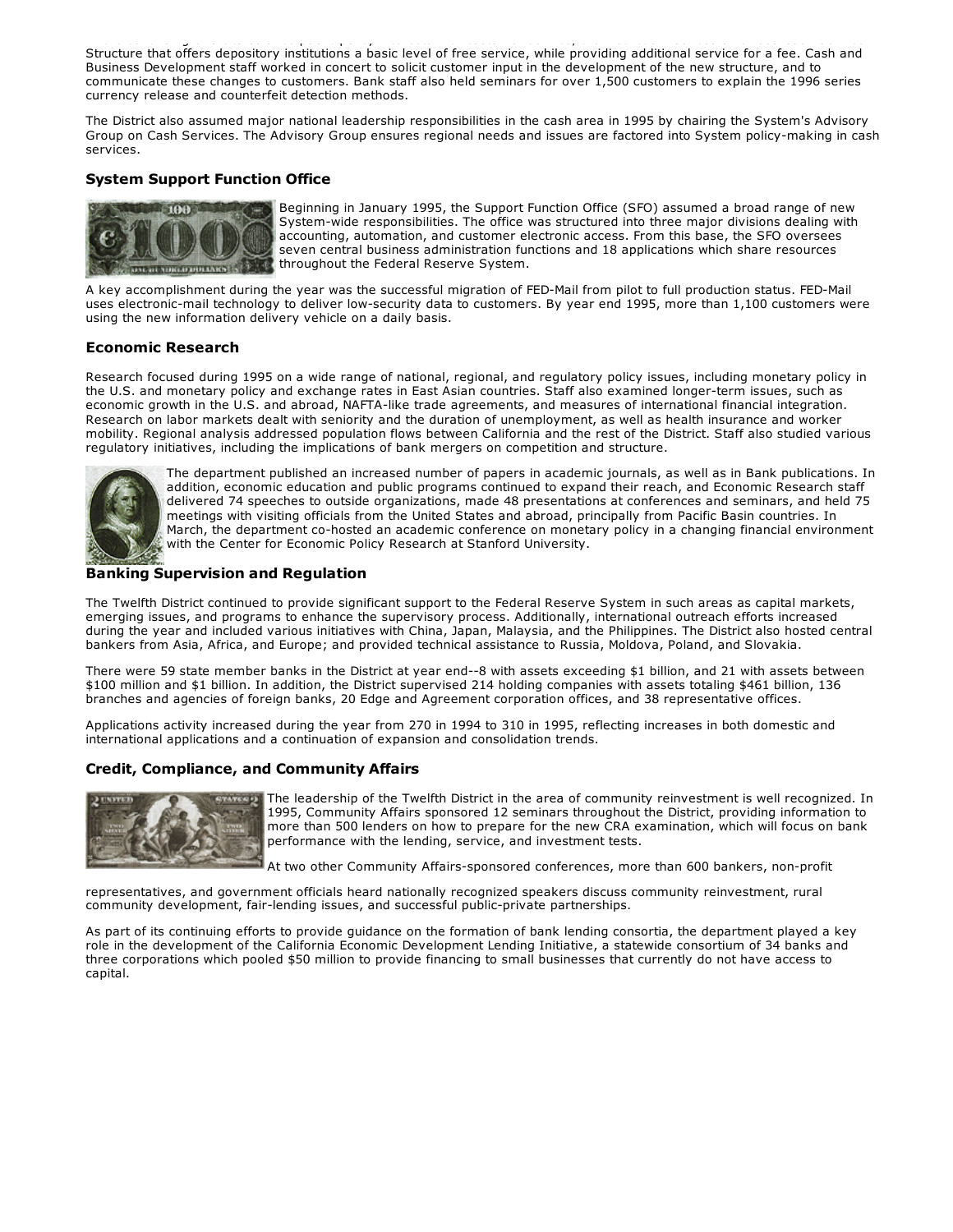### **ABOUT THE FED.**

### **1995 Annual Report: Summary of Operations**

|                                      |         | Volume              | (in thousands) |
|--------------------------------------|---------|---------------------|----------------|
|                                      | 1993    | 1994                | 1995           |
| <b>Custody Services</b>              |         |                     |                |
| <b>Cash Services</b>                 |         |                     |                |
| Currency notes paid into circulation |         | 4,069,935 4,212,494 | 4,298,035      |
| Food stamp coupons processed         | 651,348 | 694,306             | 753,589        |
| <b>Securities Services</b>           |         |                     |                |
|                                      |         |                     |                |
| Other Treasury original issues       | 113     | 216                 | 201            |
| Book-entry securities processed      | 702     | 805                 | 894            |

#### **Payments Services**

#### **Check Services**

| Commercial checks collected                    | 2,994,572 2,269,690 |         | 2,082,513 |
|------------------------------------------------|---------------------|---------|-----------|
| Government checks processed                    | 73,648              | 69,567  | 67,148    |
| Return items processed                         | 32,709              | 29,941  | 30,569    |
| <b>Electronic Payments Services</b>            |                     |         |           |
|                                                |                     |         |           |
| Wire transfers processed                       | 19,962              | 19,925  | 20,135    |
| Automated clearinghouse transactions processed | 406,220             | 459,032 | 525,549   |

#### **Discounts and Advances**

| Total discounts and advances*                  | 483 | 587 | 482 |
|------------------------------------------------|-----|-----|-----|
| Number of financial institutions accommodated* | 64  | 56. | 66  |
|                                                |     |     |     |

\* Whole number (not in thousands)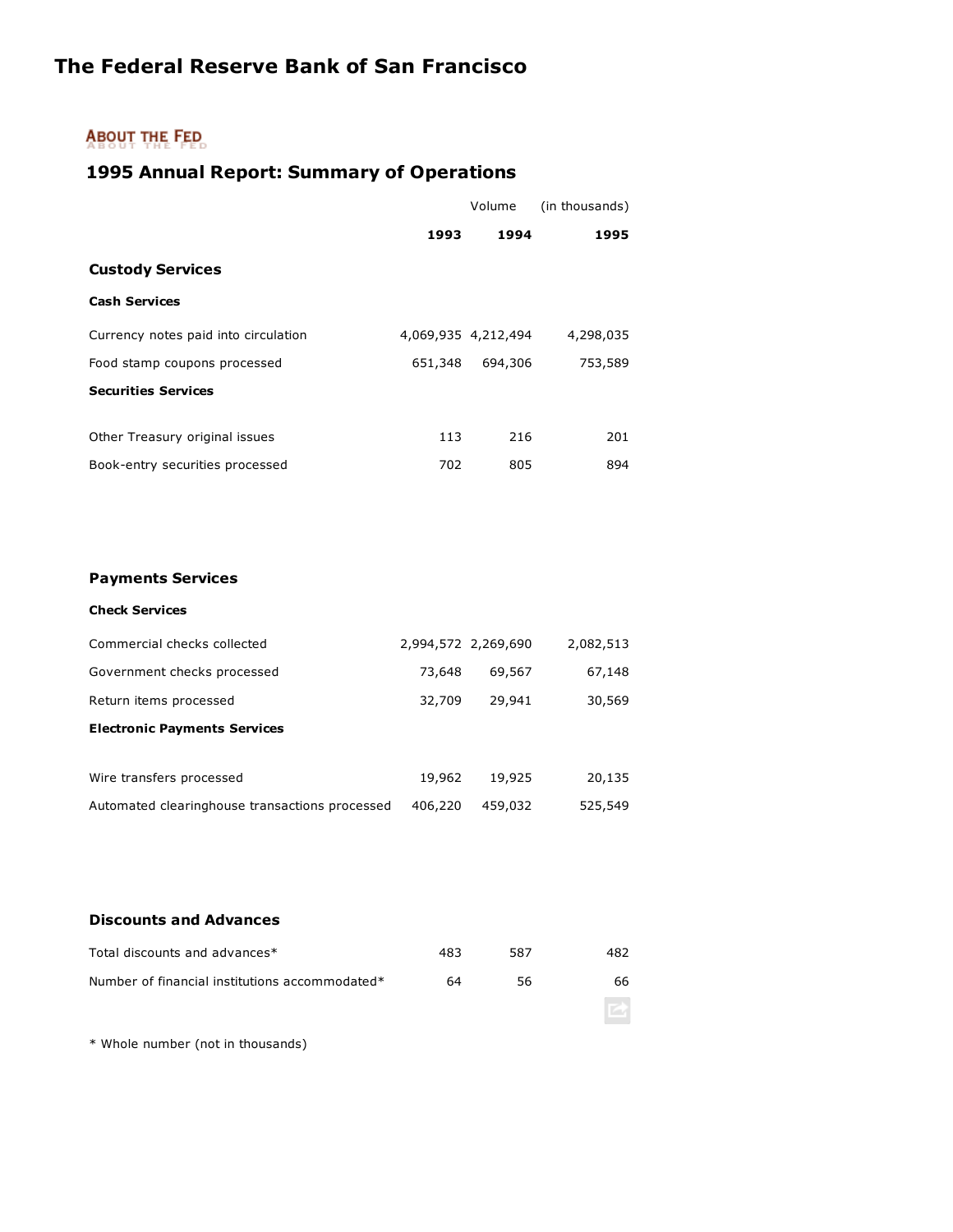### **ABOUT THE FED.**

### **1995 Annual Report: Comparative Statement of Account**

(Thousands of Dollars)

|                                                  | Dec. 31,   |              |
|--------------------------------------------------|------------|--------------|
|                                                  | 1995       | 1994         |
| <b>Assets</b>                                    |            |              |
| Gold certificate account                         | 1,036,000  | 1,102,000    |
| Special Drawing Rights certificate account       | 977,000    | 904,000      |
| Other cash                                       | 37,312     | 33,059       |
|                                                  |            |              |
| Loans to depository institutions                 | 102,800    | 33,295       |
|                                                  |            |              |
| Federal Agency obligations                       | 209,053    | 342,931      |
|                                                  |            |              |
| United States Government securities:             |            |              |
| -Bills                                           | 14,533,374 | 16,726,325   |
| -Notes                                           | 11,985,485 | 13,592,343   |
| -Bonds                                           | 3,497,600  | 4,054,557    |
|                                                  |            |              |
| <b>Total United States Government securities</b> | 30,016,459 | 34, 373, 225 |
| Total loans and securities                       | 30,328,312 | 34,749,451   |
|                                                  |            |              |
| Items in process of collection                   | 574,032    | 544,324      |
| Bank premises                                    | 158,768    | 155,956      |
|                                                  |            |              |
| Other assets:                                    |            |              |
| -Operating equipment                             | 2,934,776  | 3,207,077    |
| -Denominated in foreign currencies               | 47,063     | 38,263       |
| -All other                                       | 692,406    | 1,073,067    |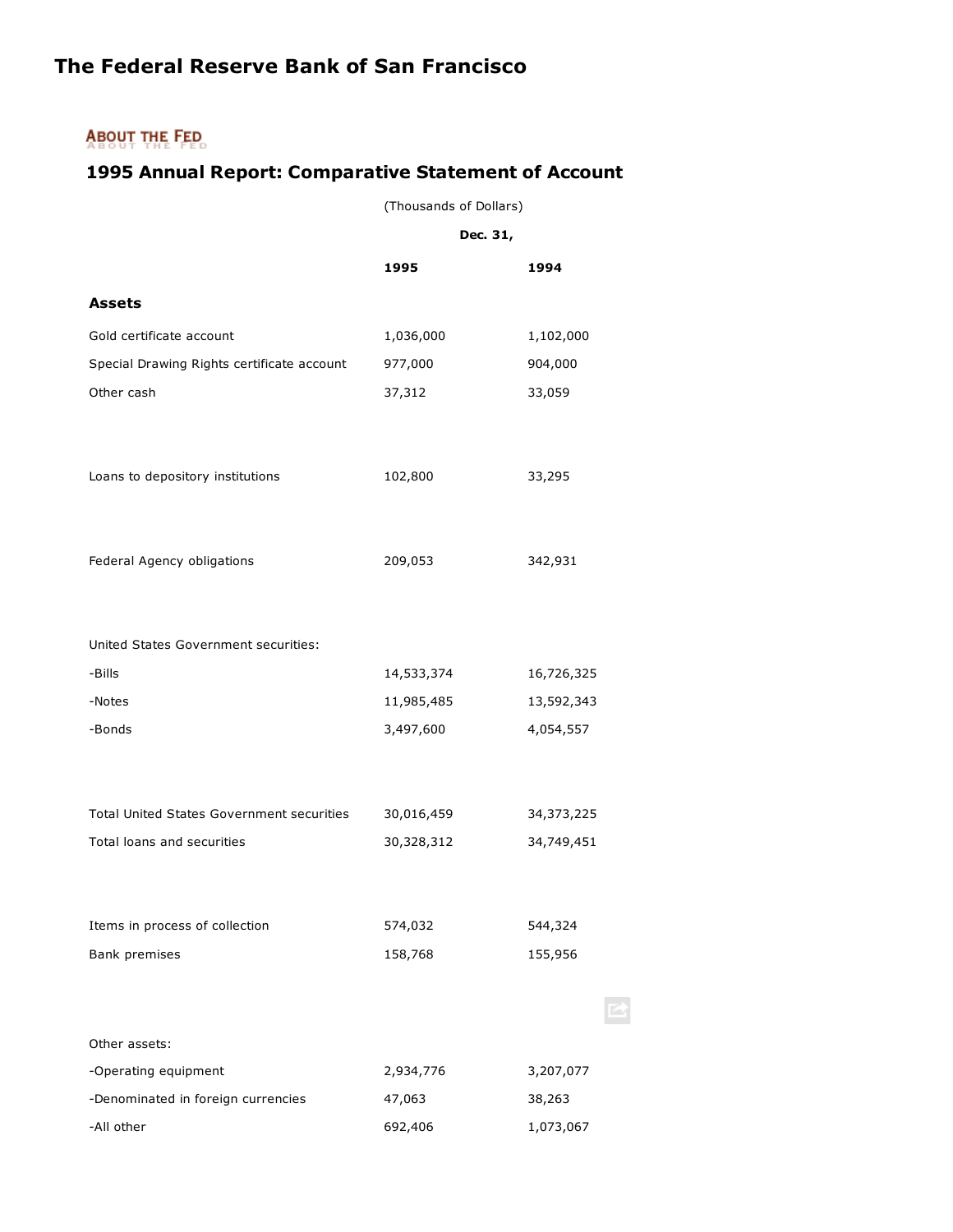| <b>Interdistrict Settlement Account</b>                   | 5,350,875  | (3,685,226) |
|-----------------------------------------------------------|------------|-------------|
| <b>Total assets</b>                                       | 42,136,544 | 38,121,971  |
| <b>Liabilities</b>                                        |            |             |
| Federal Reserve Notes                                     | 35,901,029 | 31,023,861  |
| Deposits:                                                 |            |             |
| -Total depository institutions-reserve accounts 4,187,535 |            | 4,938,398   |
| -Foreign                                                  | 19,608     | 20,515      |
| -Other deposits                                           | 55,335     | 80,318      |
| Total deposits                                            | 4,262,478  | 5,039,231   |
| Deferred credit items                                     | 532,712    | 639,717     |
| Other liabilities                                         | 357,015    | 394,728     |
| <b>Total liabilities</b>                                  | 41,053,234 | 37,097,537  |
| <b>Capital Accounts</b>                                   |            |             |
| Capital paid in                                           | 541,655    | 512,217     |
| Surplus                                                   | 541,655    | 512,217     |
| Total liabilities and capital accounts                    | 42,136,544 | 38,121,971  |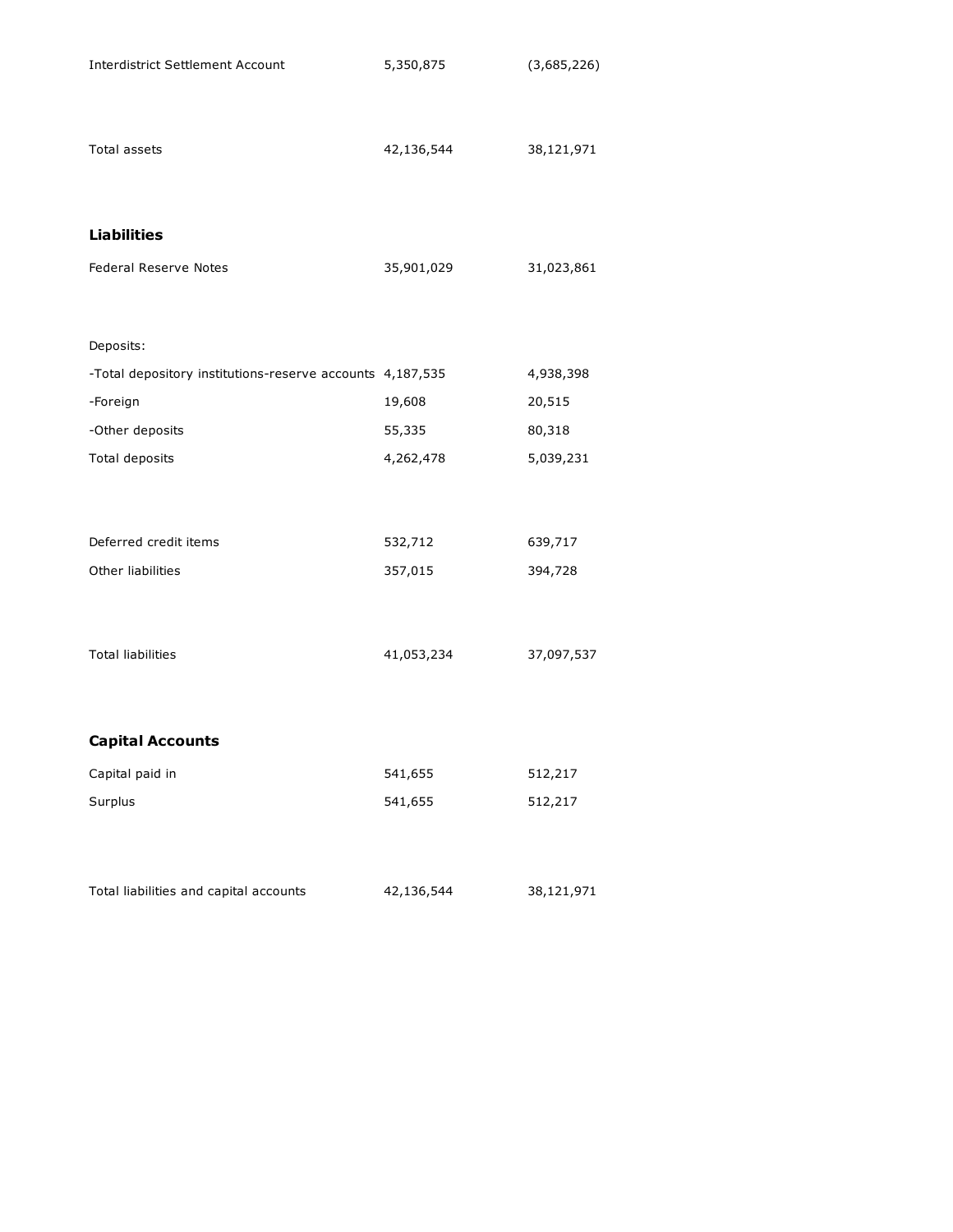### **ABOUT THE FED**

### **1995 Annual Report: Earnings and Expenses**

(Thousands of Dollars - Dec. 31)

| <b>Current Earnings</b>                                                               | 1995              | 1994              |
|---------------------------------------------------------------------------------------|-------------------|-------------------|
| -Discounts and advances                                                               | 947               | 611               |
| -United States Government securities                                                  | 1,979,188         | 1,919,419         |
| -Foreign currencies                                                                   | 109,345           | 130,257           |
| -Income from services                                                                 | 75,887            | 78,131            |
| -All other                                                                            | 2,897             | 936               |
| Total current earnings                                                                | 2,168,264         | 2,129,354         |
| <b>Current Expenses:</b>                                                              |                   |                   |
| -Total current expenses                                                               | 203,454           | 196,427           |
| -Less: reimbursement for certain fiscal<br>agency and other expenses<br>-Net Expenses | 17,577<br>185,877 | 16,058<br>180,369 |
| -Cost of earnings credits                                                             | 21,070            | 19,536            |
| Current net earnings                                                                  | 1,961,317         | 1,929,449         |
| <b>Profit and Loss</b>                                                                |                   |                   |
| Additions to current net earnings                                                     |                   |                   |
| - Profit on prior period adjustments                                                  |                   |                   |
| -Profit on sales on U.S. Government<br>securities (net)                               | 239               |                   |
| -Profit on foreign exchange transactions<br>(net)                                     | 508,919           | 392,452           |
| -All other                                                                            | 2,412             | 2                 |
| <b>Total additions</b>                                                                | 511,570           | 352,494           |

Deductions from current net earnings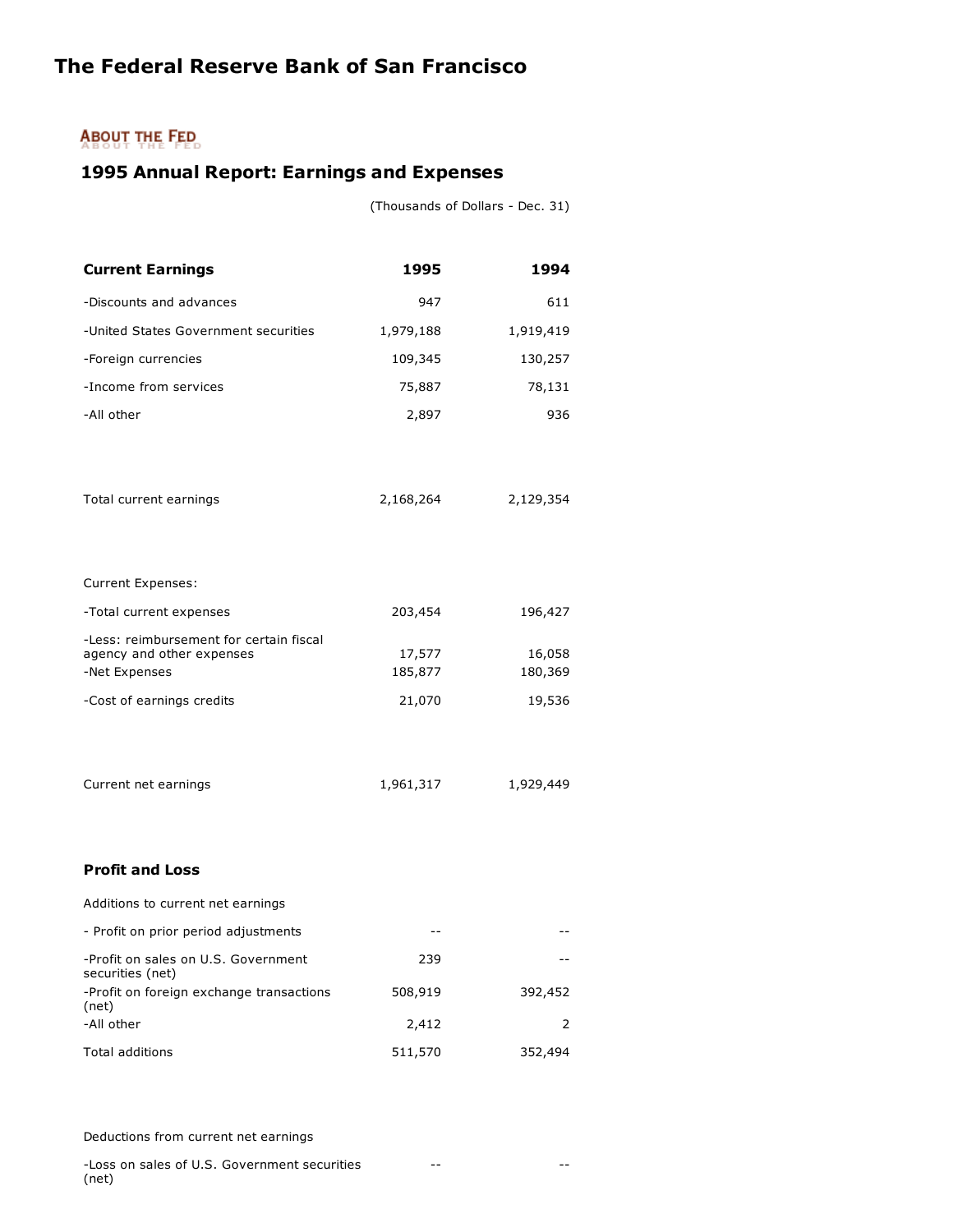| -All other                                                           | 9,063     | 13        |
|----------------------------------------------------------------------|-----------|-----------|
| Total deductions                                                     | 378,269   | 2,190     |
|                                                                      |           |           |
|                                                                      |           |           |
| Net additions $(+)$ or deductions $(-)$                              | 133,301   | 350,304   |
|                                                                      |           |           |
|                                                                      |           |           |
| Cost of Unreimbursed Treasury Services                               | (5,778)   | (4, 755)  |
|                                                                      |           |           |
| Assessments by Board of Governors:                                   |           |           |
| -Board expenditures                                                  | (22, 440) | (21, 315) |
| -Federal Reserve currency costs                                      | (30, 105) | (28, 180) |
| Net earnings before payments to the U.S. Treasury                    | 2,036,294 | 2,225,503 |
| Dividends paid                                                       | 31,794    | 30,255    |
| Payments to the U.S. Treasury<br>(interest on Federal Reserve Notes) | 1,975,063 | 2,177,906 |
|                                                                      |           |           |
|                                                                      |           |           |
| Transferred to surplus                                               | 29,438    | 17,342    |

| Surplus, January 1   | 512,217 | 494,875 |
|----------------------|---------|---------|
| Surplus, December 31 | 541,655 | 512,217 |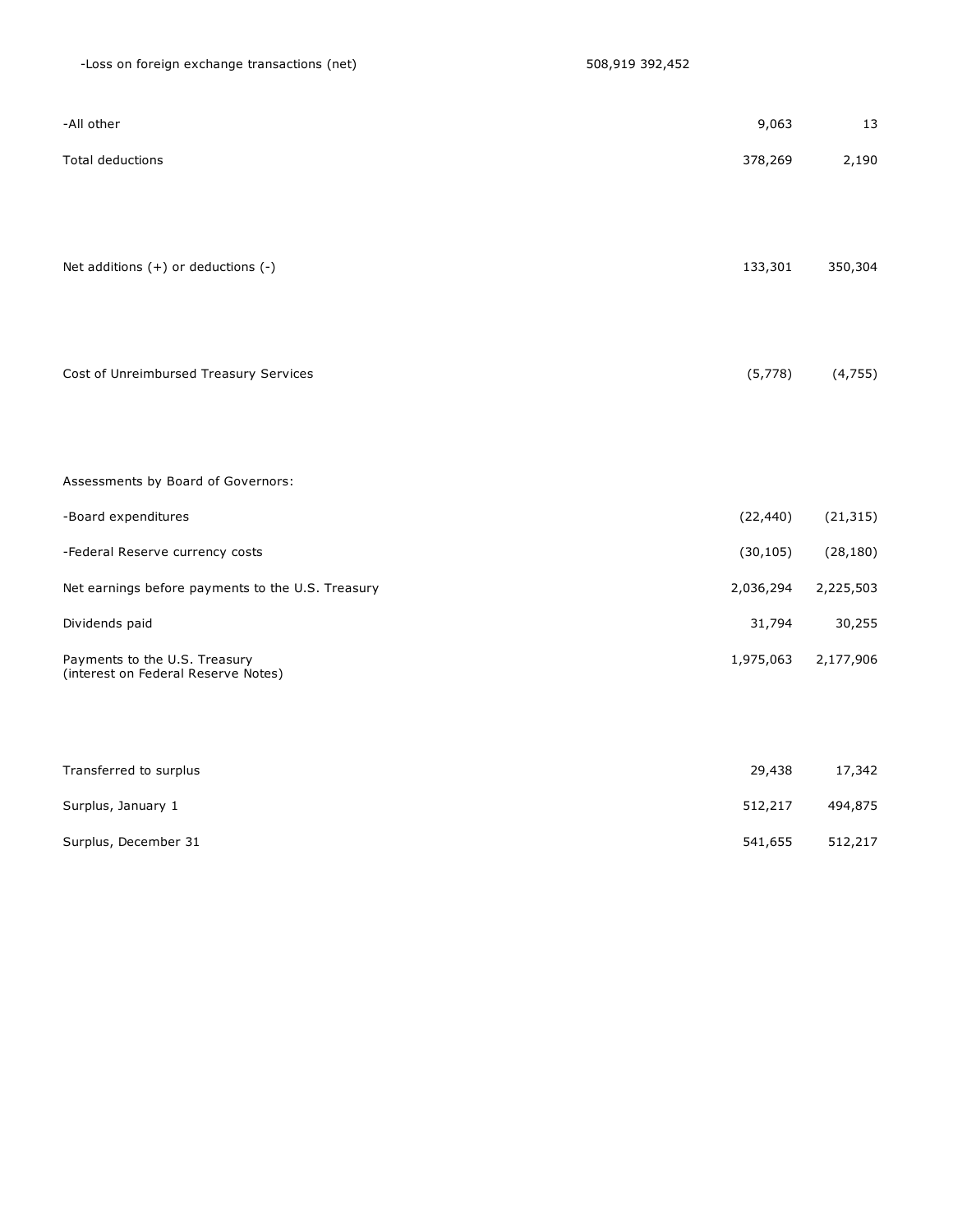#### **1995 Annual Report: Boards of Directors**

- **[Federal Reserve Bank of San Francisco](http://www.frbsf.org/publications/federalreserve/annual/1995/boards.html#A43)**
- [Los Angeles Branch](http://www.frbsf.org/publications/federalreserve/annual/1995/boards.html#A44)  $\bullet$
- [Portland Branch](http://www.frbsf.org/publications/federalreserve/annual/1995/boards.html#A45)
- [Salt Lake City Branch](http://www.frbsf.org/publications/federalreserve/annual/1995/boards.html#A46)  $\bullet$
- [Seattle Branch](http://www.frbsf.org/publications/federalreserve/annual/1995/boards.html#A47)  $\bullet$

#### **Federal Reserve Bank of San Francisco Board of Directors**

| Chairman of the Board and<br>Federal Reserve Agent<br>Judith M. Runstad<br>Partner<br>Foster, Pepper & Shefelman<br>Seattle, Washington                 | Gary G. Michael<br>Chairman and CEO<br>Albertson's, Inc.<br>Boise, Idaho                                                                      |
|---------------------------------------------------------------------------------------------------------------------------------------------------------|-----------------------------------------------------------------------------------------------------------------------------------------------|
| Deputy Chairman<br>James A. Vohs<br>Chairman (Retired)<br>Kaiser Foundation Health Plan, Inc.<br>and Kaiser Foundation Hospitals<br>Oakland, California | Richard L. Mount<br>Chairman, President and CEO<br>Saratoga Bancorp<br>Saratoga, California                                                   |
| Gerry B. Cameron<br>Chairman and CEO<br>U.S. Bancorp<br>Portland, Oregon                                                                                | Cynthia A. Parker<br>Executive Director<br>Anchorage Neighborhood Housing Services, Inc.<br>Anchorage, Alaska                                 |
| Krestine Corbin<br>President and CEO<br>Sierra Machinery, Inc.<br>Sparks, Nevada                                                                        | Stanley T. Skinner<br>Chairman and CEO<br>Pacific Gas and Electric Co.<br>San Francisco, California                                           |
| Warren K. K. Luke<br>Vice Chairman, President & CEO<br>Hawaii National Bank<br>Honolulu, Hawaii                                                         | Federal Advisory Council Member<br>William F.B. Siart<br>Chairman of the Board and CEO<br>First Interstate Bancorp<br>Los Angeles, California |
|                                                                                                                                                         |                                                                                                                                               |

#### **Los Angeles Branch Board of Directors**

Chairman of the Board Anita E. Landecker Western Regional Vice President Local Initiatives Support Corporation Los Angeles, California David Lewis Moore President Stephen G. Carpenter Chairman of the Board and CEO California United Bank, N.A. Encino, California President Anne L. Evans Chairman Evans Hotels San Diego, California President Antonia Hernandez President and General Counsel Mexican American Legal Defense and Educational Fund (MALDEF) Los Angeles, California

Western Growers Assn. Irvine, California William S. Randall First Interstate Bancorp Los Angeles, California Thomas L. Stevens, Jr. Los Angeles Trade-Technical College Los Angeles, California

#### **Portland Branch Board of Directors**

Chairman of the Board Ross R. Runkel Professor of Law Willamette University Salem, Oregon Cecil W. Drinkward President and CEO

Marvin R. O'Quinn Chief Operating Officer Providence Portland Medical Center Portland, Oregon

Carol A. Whipple Proprietor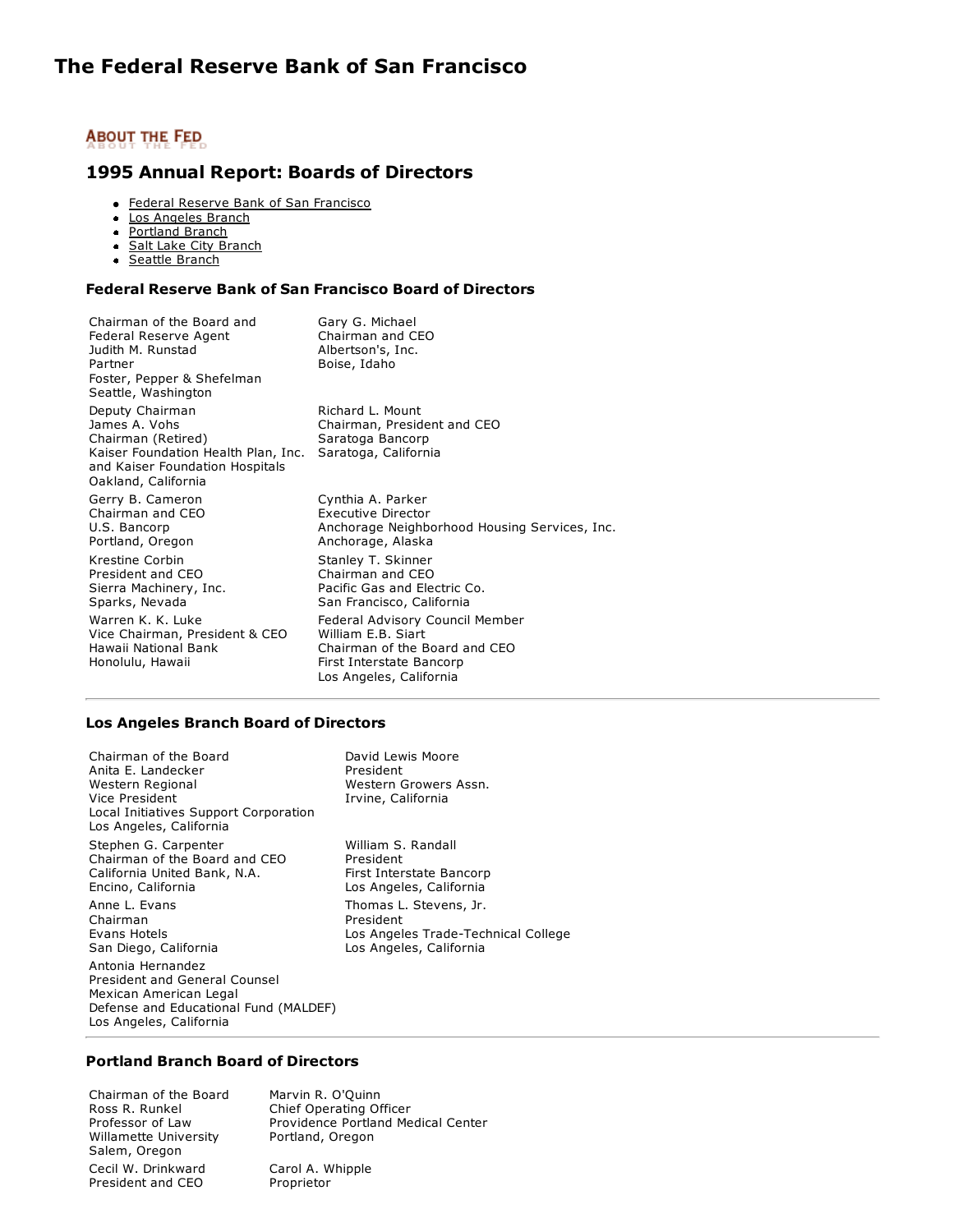Hoffman Corporation Portland, Oregon John D. Eskildsen President and CEO U.S. Bank of Oregon Portland, Oregon Elizabeth (Betsy) Johnson President TransWestern Aviation, Inc. Scappoose, Oregon

Rocking C Ranch Elkton, Oregon Thomas Cook Young Chairman, President and CEO Northwest National Bank Vancouver, Washington

#### **Salt Lake City Branch Board of Directors**

#### **Seattle Branch Board of Directors**

Chairman of the Board Gerald R. Sherratt President Southern Utah University Cedar City, Utah R. D. Cash Chairman, President and CEO Questar Corporation Salt Lake City, Utah Richard E. Davis President and CEO Salt Lake Convention & Visitors Bureau Salt Lake City, Utah Constance G. Hogland Executive Director

Boise Neighborhood Housing Services, Inc. Boise, Idaho

Chairman of the Board George F. Russell, Jr. Chairman Frank Russell Company Tacoma, Washington Thomas E. Cleveland President Enterprise Bank Bellevue, Washington Tomio Moriguchi Chairman and CEO Uwajimaya, Inc. Seattle, Washington

Constance Leigh Proctor Partner Alston, Courtnage, MacAulay & Proctor Seattle, Washington

Boise, Idaho Nancy Mortensen Vice President-Marketing Zions Cooperative Mercantile Institution Salt Lake City, Utah Roy C. Nelson President Bank of Utah Ogden, Utah

John V. Rindlaub Chairman and CEO Seafirst Bank Seattle, Washington

J. Patrick McMurray

Chairman, President and CEO First Security Bank of Idaho, N.A.

Helen M. Rockey President Brooks Sports, Inc. Bothell, Washington William R. Wiley Senior Vice President, Science and Technology Policy Battelle Memorial Institute Richland, Washington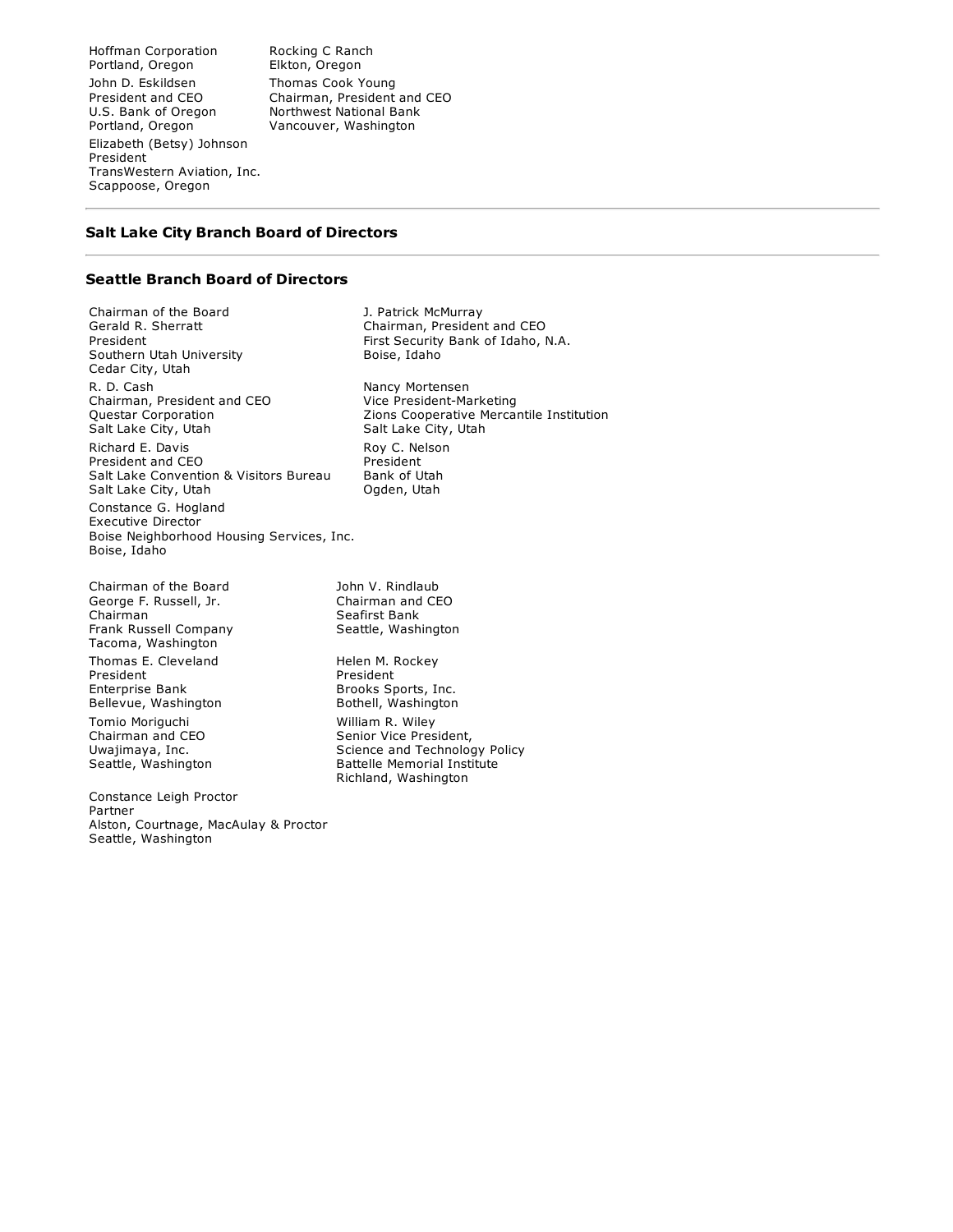### **ABOUT THE FED**

1995 Annual Report: 1996 Advisory Council on Small Business and Agriculture

#### **Chairman**

Bailey S. Barnard Former President Heller First Capital Corp. San Francisco, California

**Vice Chairman** Karla S. Chambers Vice President Stahlbush Island Farms, Inc. Corvallis, Oregon

Peter H. Parra Executive Director Employers' Training Resource Bakersfield, California

Walter F. Payne, Jr. President and Chief Executive Officer Blue Diamond Growers Sacramento, California

# **Members**

Members Barry Baszile President Baszile Metals Service Los Angeles, California Jerry D. Caulder Chairman, President and CEO Mycogen Corp. San Diego, California

Nancy G. Learned President Learned-Mahn, Inc. Boise, Idaho

Lawrence S. Okinaga Partner Carlsmith, Ball, Wichman Case & Ichiki Honolulu, Hawaii

Leslie Tang Schilling President L.T.D.D., Inc. San Francisco, California

Peter H. van Oppen President and Chief Executive Officer Interpoint Redmond, Washington Bob L. Vice President California Farm Bureau Federation Sacramento, California Richard S. Walden President Farmers Investment Company Sahuarita, Arizona